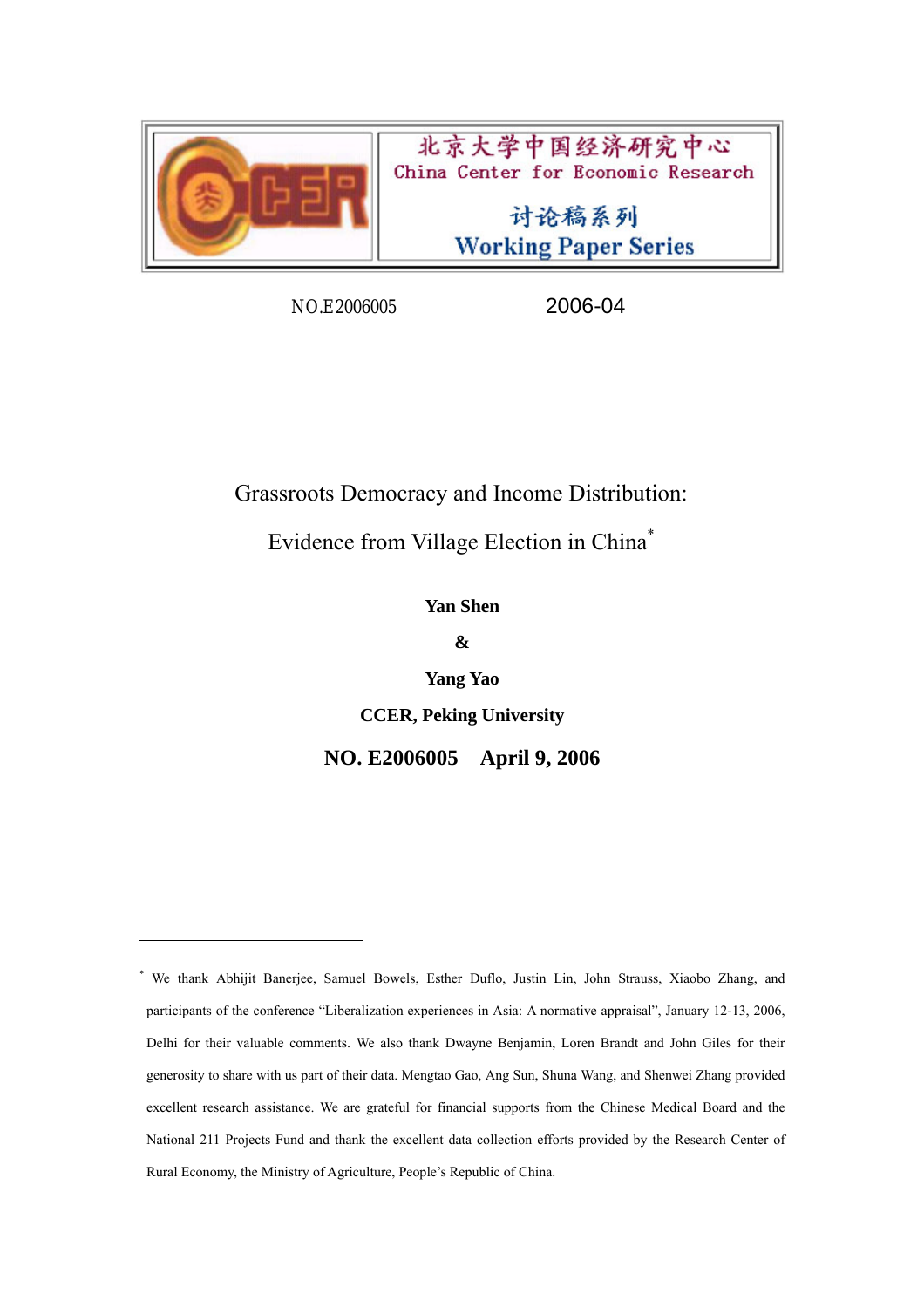# Grassroots Democracy and Income Distribution:

Evidence from Village Election in China\*

**Yan Shen** 

**&** 

**Yang Yao CCER, Peking University NO. E2006005 April 9, 2006** 

 $\overline{a}$ 

<sup>\*</sup> We thank Abhijit Banerjee, Samuel Bowels, Esther Duflo, Justin Lin, John Strauss, Xiaobo Zhang, and participants of the conference "Liberalization experiences in Asia: A normative appraisal", January 12-13, 2006, Delhi for their valuable comments. We also thank Dwayne Benjamin, Loren Brandt and John Giles for their generosity to share with us part of their data. Mengtao Gao, Ang Sun, Shuna Wang, and Shenwei Zhang provided excellent research assistance. We are grateful for financial supports from the Chinese Medical Board and the National 211 Projects Fund and thank the excellent data collection efforts provided by the Research Center of Rural Economy, the Ministry of Agriculture, People's Republic of China.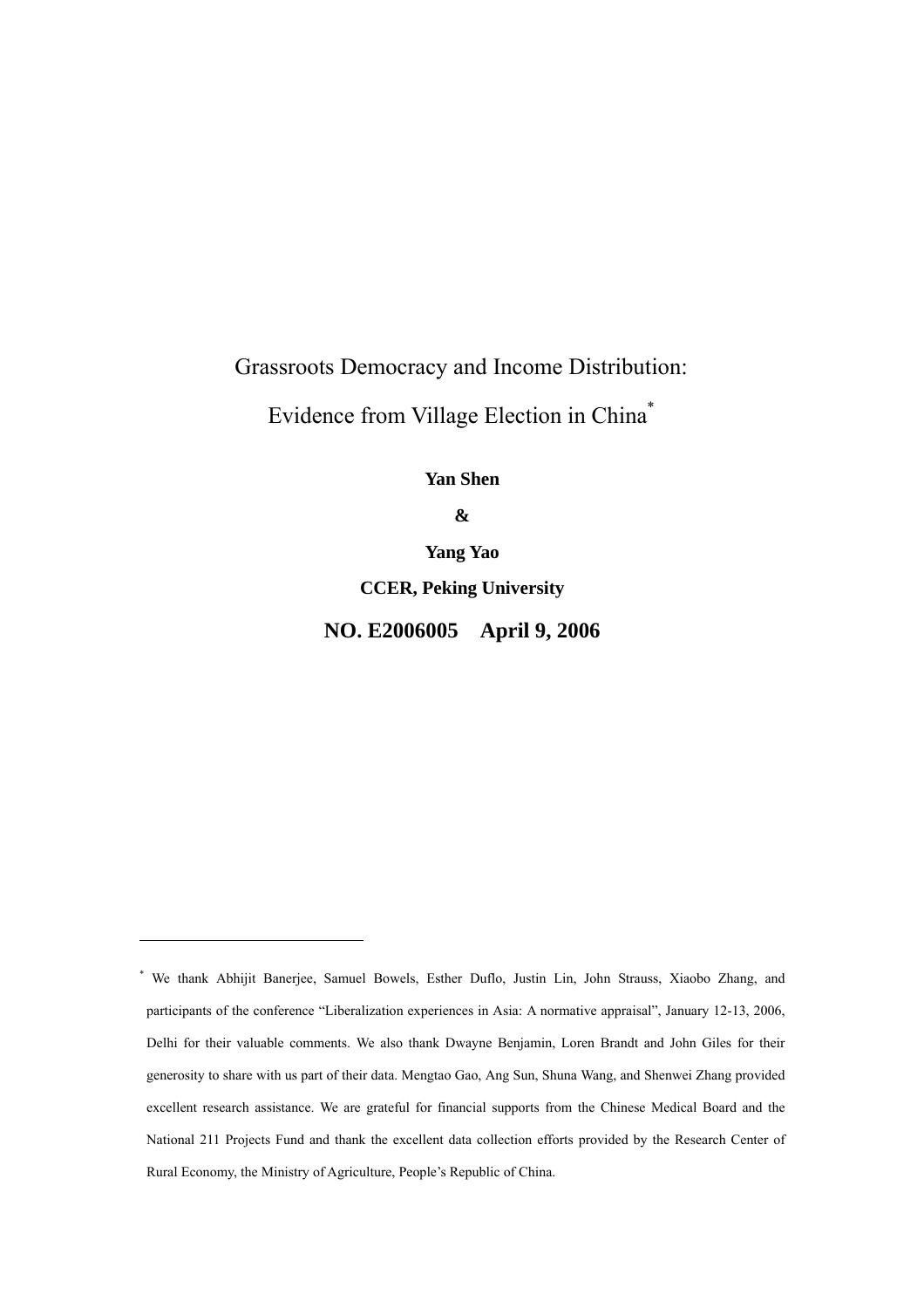# Grassroots Democracy and Income Distribution: Evidence from Village Election in China

Yan Shen

Assistant professor

&

Yang Yao

Professor

China Center for Economic Research Peking University

April 9, 2006

**Abstract.** Using village and household survey data collected from 48 villages of eight Chinese provinces for the period 1986 – 2002, this paper studies how the introduction of village election affects income distribution at the village level. We estimate both a static fixed-effect panel model and a dynamic panel model and take care of the endogeneity of the election. The result of the dynamic panel model shows that election has a direct (marginal) effect to reduce the within-village Gini coefficient by 0.033, or 11.8% of the sample average. We also find in dynamic panel models that election does not increase the level and the progressiveness of net transfer income received by households. On the other hand, we find that election increases per-capita public investment. So election's positive role in reducing income inequality is not caused by pro-poor income redistribution, but by more public investment.

Keywords: grassroots democracy income distribution dynamic panel model JEL classification: D63, D72, H41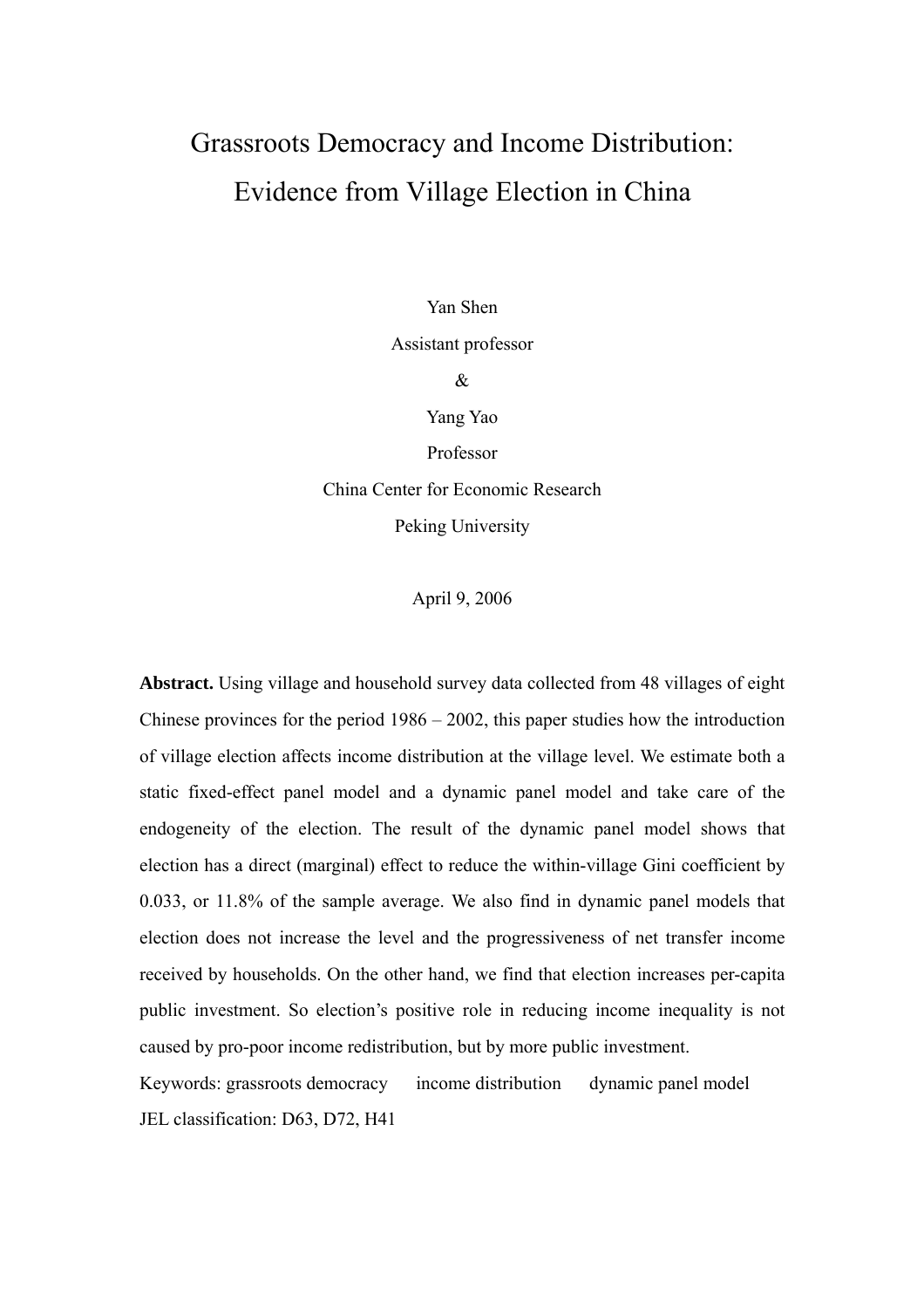# **1. Introduction**

 $\overline{a}$ 

Democracy could reduce income inequality for two reasons. One is that democracy leads the government to cater to the interests of the median voter who in general prefers redistribution of income (Alberto Alesina and Dani Rodrik, 1994; Roland Benabou, 1996). The other is that democracy presses the government to spend more on public facilities that enhance the income capability of the poorer. Existing studies using country-level data have not provided conclusive results, though.<sup>1</sup> This paper adds onto the literature by providing a test using micro-level data collected on grassroots democracy in rural China. One problem with cross-country studies is that the function of democracy depends on a country's social settings and other institutional arrangements, but cross-sectional regressions tend to ignore those factors. Since grassroots democracy operates within the same institutional framework and roughly the same set of social settings, a micro-level study has an advantage over cross-country studies. To our knowledge, ours is the first study attempting to test the relationship between democracy and income distribution using micro-level data.

Existing evidence suggests that grassroots democracy raises the responsiveness of the local government and leads to pro-poor policies at the local level. Raghabendra Chattopadhyay and Esther Duflo (2004) found that the election of a woman village head in Indian villages had led to the introduction of pro-woman policies. Andrew Foster and Mark Rosenzwig (2001) found that village election in India had increased local governments' investment in road building and reduced their investment in irrigation facilities. They interpreted this finding as evidence for a pro-poor policy because irrigation benefited landlords and building roads provided jobs to the landless. Xiaobo Zhang, Shenggen Fan, Linxiu Zhang, and Jikun Huang (2004) found that village election increased the share of public investment in village expenditures using a sample from Jiangsu province, China. Li Gan, Colin Xu, and Yang Yao (2005a,

<sup>1</sup> For a recent and comprehensive study, see Branko Milanovic and Yvonne Ying (2001) and the references therein.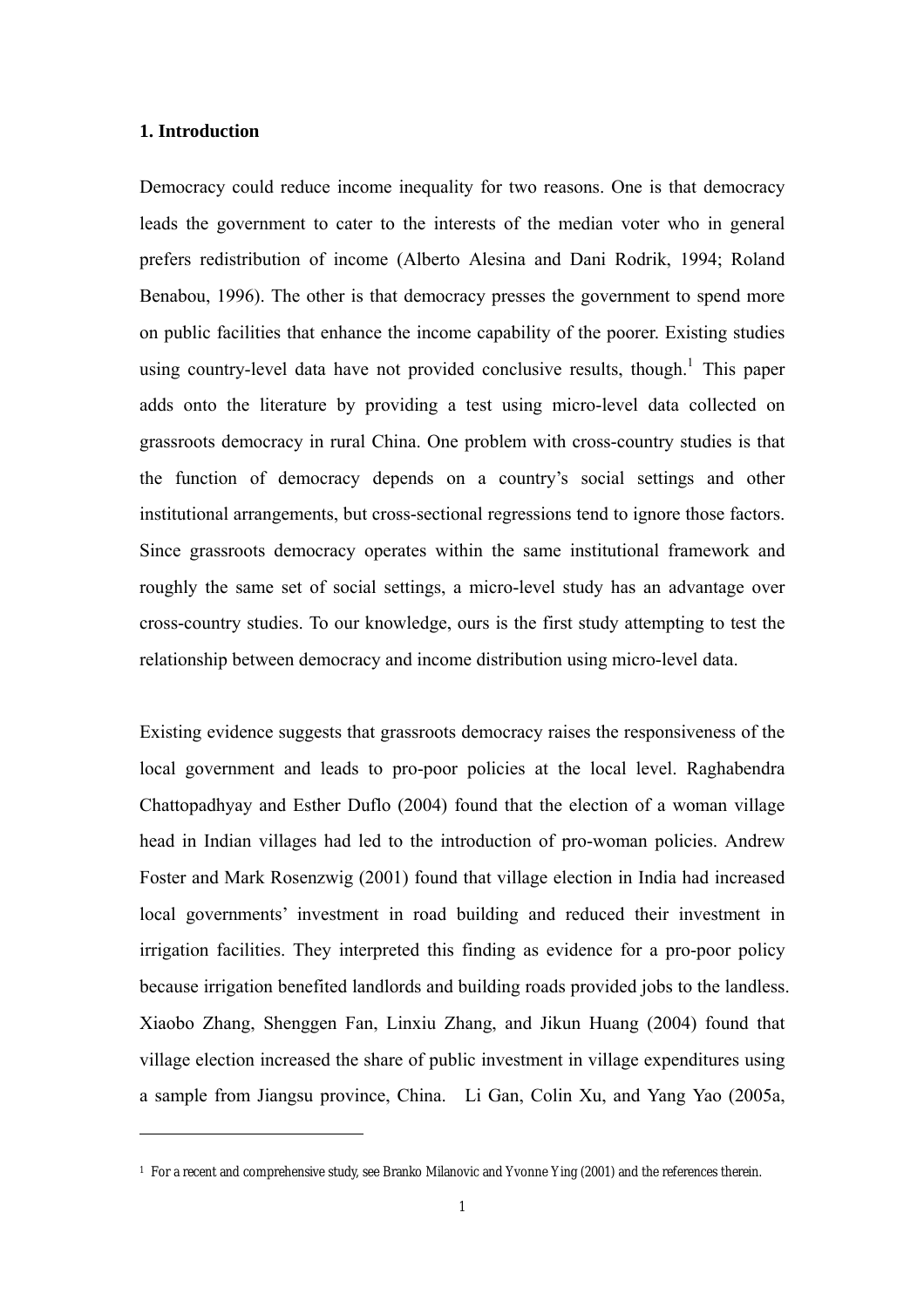2005b) further found that village election helped to reduce the negative impacts of health shocks on farmers' income and strengthen farmers' consumption smoothing capabilities. All these findings suggest that grassroots democracy could function to reduce income inequality at the local level. Nevertheless, they do not provide direct evidence for the strength of that relationship, nor do they tell us the channel by which democracy improves income equality. On the other hand, decentralization associated with grassroots democracy could also lead to elite capture as it makes it easier for local elites to dominate the local politics (Pranab Bardhan and Dilip Mookherjee, 2005), so it is theoretically unclear whether income distribution would be unequivocally improved by grassroots democracy.

Our test makes use of a unique panel dataset with a sample of 48 villages from 8 Chinese provinces for the period 1986-2002. China began to experiment village election in 1987 and enacted *The Organic Law of Village Committees* (OLVC) to formalize it in 1998. Since then, almost all the villages have held at least one election. In the meantime, income inequality rose from 0.29 in 1987 to 0.35 in 2000 in rural China (Carl Riskin, Renwei Zhao, and Shi Li, 2002). Our data thus cover a critical period of both election and income distribution. To avoid the complexities arising from political cycles, we focus on the effects of the introduction of the first election. We estimate both a static fixed-effect panel model and a dynamic panel model to pin down them. We also deal with the endogeneity of election with the IV method. The result of the dynamic model shows that in the short run, the introduction of election has a direct (marginal) effect of reducing the village Gini coefficient by 0.033, or 11.8% of the sample average of 0.28. This effect is very strong against the background of rising income inequality in the sample period. Moreover, we estimate several dynamic panel models to study the effects of election on net income transfer and public investment. Based on household-level data, we find that election does not affect the amount of net income transfer received by the average household, nor does it increase the progressiveness of the transfer. On the other hand, we find that election increases the level of per-capita public expenditures at the village level. We further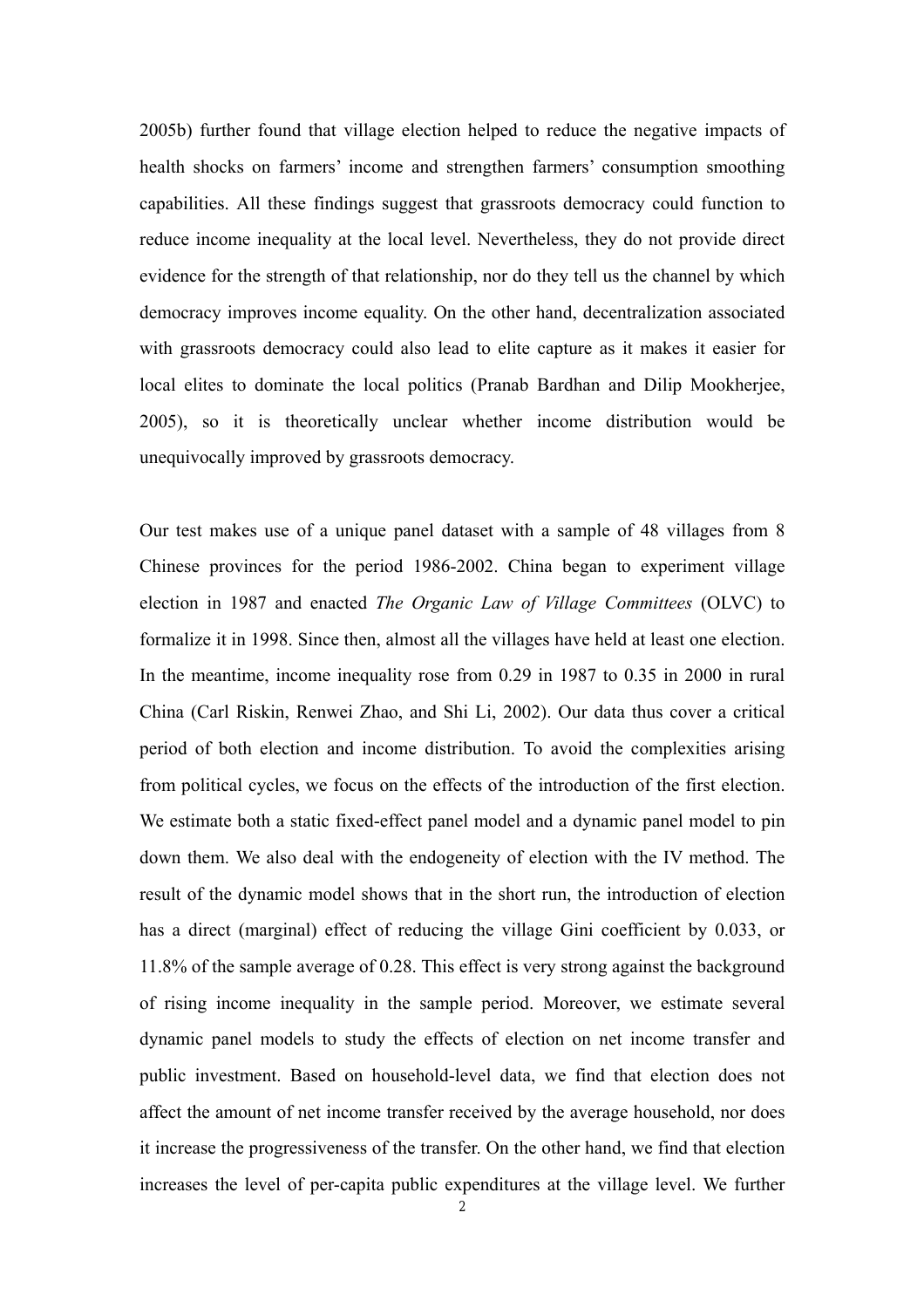find with household data that election reduces the amount of total income transfer received by the average household. Since transfer income and public investment are the only two components of public expenditures, this means that election increases public investment. These findings suggest that election improves income distribution not by more redistribution of income, but by more public investment.

The rest of the paper is organized as the follows. Section 2 provides a brief introduction to village election in China. Section 3 introduces the data and some key descriptive results. Section 4 presents the main results concerning the impact of election on income distribution. Section 5 is comprised of two parts. The first part studies the effects of election on net income transfer using household level data, and the second part studies the effect of election on public investment. Section 6 concludes.

# **2. A brief introduction to village election in rural China**

The Chinese commune system was dissolved in the early 1980s. The commune as an administrative unit was replaced by the township, and the production brigade under the commune was replaced by the village committee (VC). The 1982 Constitution defines the village committee as a self-governing body of the villagers (Clause 111). However, committee members had been appointed rather than elected except in a few localities. In 1987, under the leadership of chairman Wan Li, the National People's Congress (NPC), the Chinese legislative body, passed a tentative version of the OLVC that required the village committee be elected. This law triggered elections in Chinese villages. By 1994, half of the Chinese villages had begun elections. By 1997, 25 of the 31 mainland provinces had adopted a local version of the law, and 80% of the villages had begun elections (Ministry of Civil Affairs, 1998). In 1998, the formal version of the OLVC was passed by the NPC and election has since spread quickly to almost all the villages.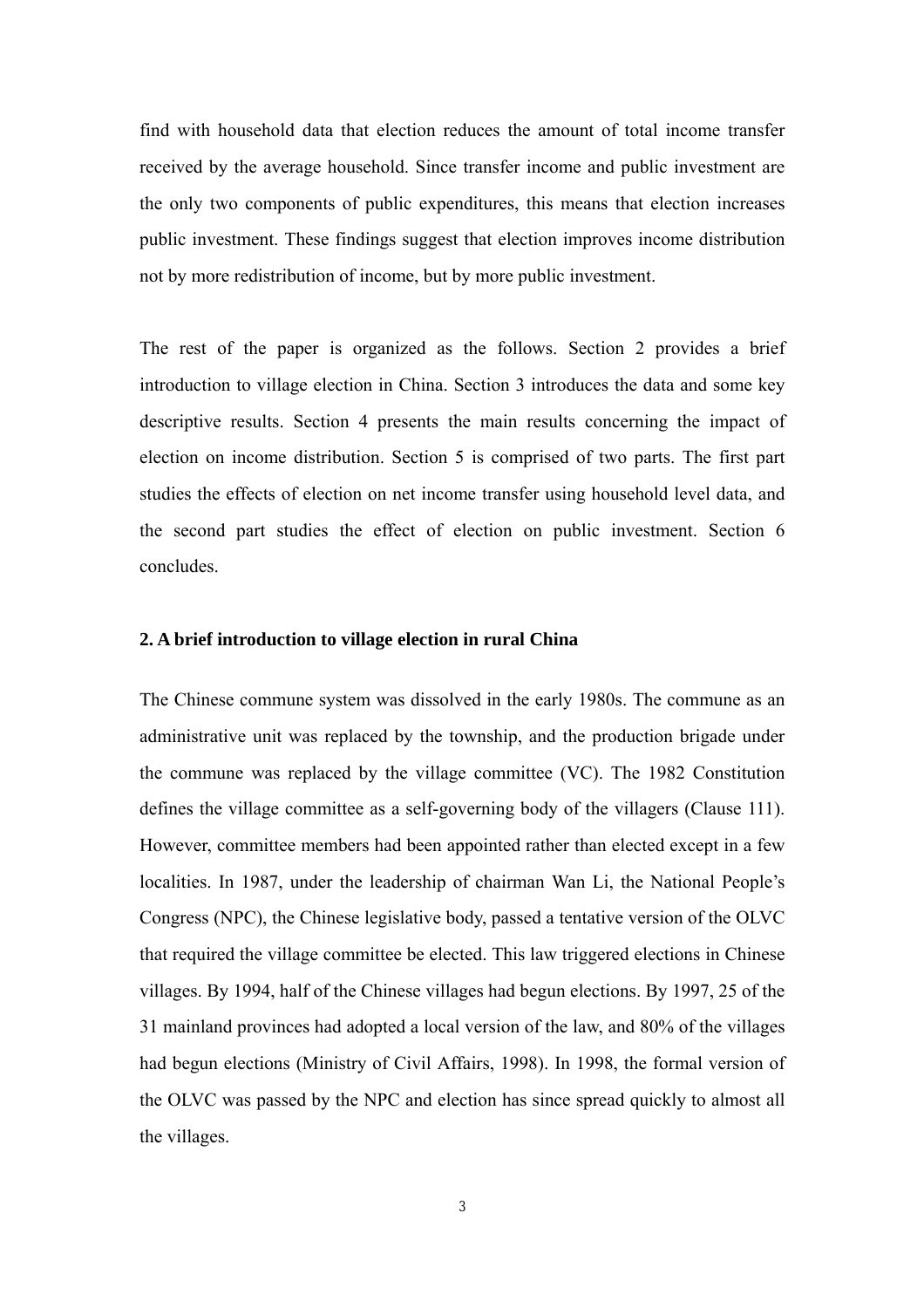The VC is comprised of three to seven members depending on the size of the village. The core members are the chairman, vice chairman, and accountant. Before 1998, candidates for the chairman were usually appointed by the township government although popular nomination, a mixture of government appointment and popular nomination, and nomination by villager representatives also existed. The formal version of the OLVC requires that candidates be nominated by villagers, and the minimum number of villagers to propose a candidate is ten. A primer, then, is held to reduce the number of candidates to two, and the formal contest is run between these two frontrunners. This version of election is popularly called *hai-xuan*. Since 1998 *hai-xuan* has become more popular. The term of the committee is three years but no term limit is required.

Village election in China operates in a weak institutional environment. In a typical village, the elected VC faces two major challenges that may hinder its ability to serve the wills of the villagers. The first is its relationship with the communist party committee in the village. Despite the fact that the party committee is not popularly elected, the OLVC stipulates that the VC work under the leadership of the party committee, reflecting the nature of China's one-party system. Since he/she is appointed by the higher authority, the party secretary often pursues a different agenda than the VC's. Backed by popular votes, however, the chairman of the VC often defies the direction of the party secretary, but the result of the contest is not always in his favor (Jean Oi and Scott Rozelle, 2000; Zhenglin Guo and Thomas Bernstein, 2004). To reconcile the conflicts between the VC and the party secretary, the central government has begun to encourage the latter to run for the VC chairman in elections. While this will ease the tension inside the village ( Guo and Bernstein, 2004), the VC still needs to face a second challenge that comes from above. Since village election operates in an authoritarian institutional environment, where the upper-level governments, the township and county governments in particular, are not elected and often intrude in village election and other village affairs, its effectiveness to serve the wills of the villagers has been called in doubt. Evidence does show that informed local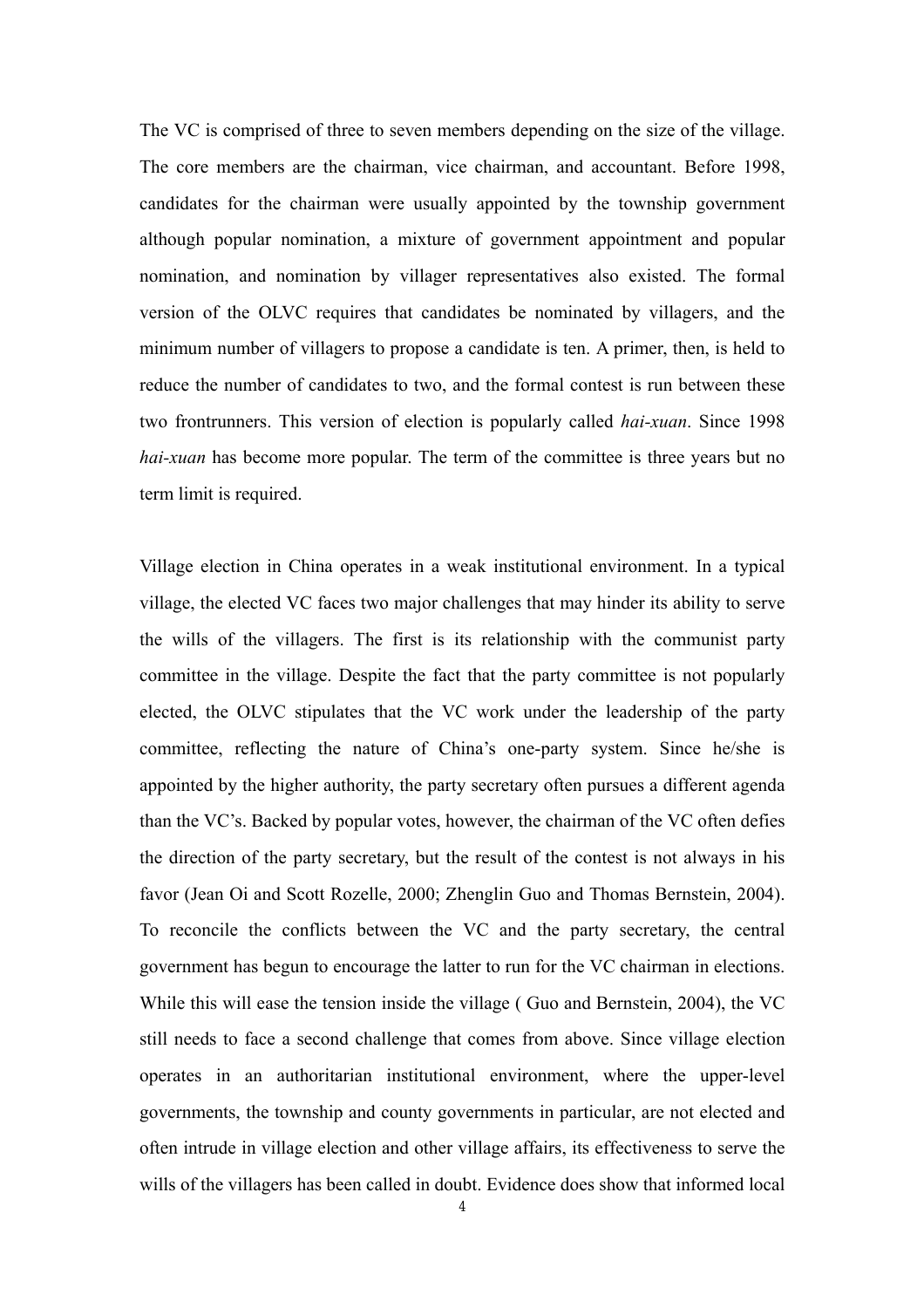people tend not to trust election. For example, in a survey conducted in Fujian province, Yang Zhong and Jie Chen (2002) found that it was the villagers who had low levels of internal efficacy and democratic values that were more likely to participate in an election, and those with higher levels of internal efficacy and democratic orientation staid away from election due to their awareness of the institutional constraints placed on it.

The above two challenges raise the question as to whether election would enhance the VC's accountability to the local population. This question is compounded by the possibility of elite capture inside the village. Bardhan and Mookherjee (2005) found in India that decentralization could lead to elite capture at the local level if the financing of public goods provision was not properly designed. In the context of the Chinese village, rising business elites have been frequently found to dominate the village election (Yigao Liu, Xiaoyi Wang, and Yang Yao, 2001). Although there are not *a priori* reasons to believe that business elites would necessarily steer the VC to adopt pro-rich policies, this belief lingers within the Chinese academia and policy circles.

# **3. Data and descriptive analysis**

Our data come from two sources. One is the Fixed-Point Survey (FPS) maintained by the Research Center of Rural Economy (RCRE), the Ministry of Agriculture, and the other is a retrospective survey conducted by ourselves in the spring of 2003. The FPS started in the early 1980s and has maintained a survey frame of about 320 villages and 30,000 households in all Chinese continental provinces. It collects detailed villageand household-data covering a wide range of information. A nice feature of it is that it surveys 50 – 100 households in a village so the calculation of the Gini coefficient can be carried out with reasonable accuracy. We obtained data of 48 villages in 8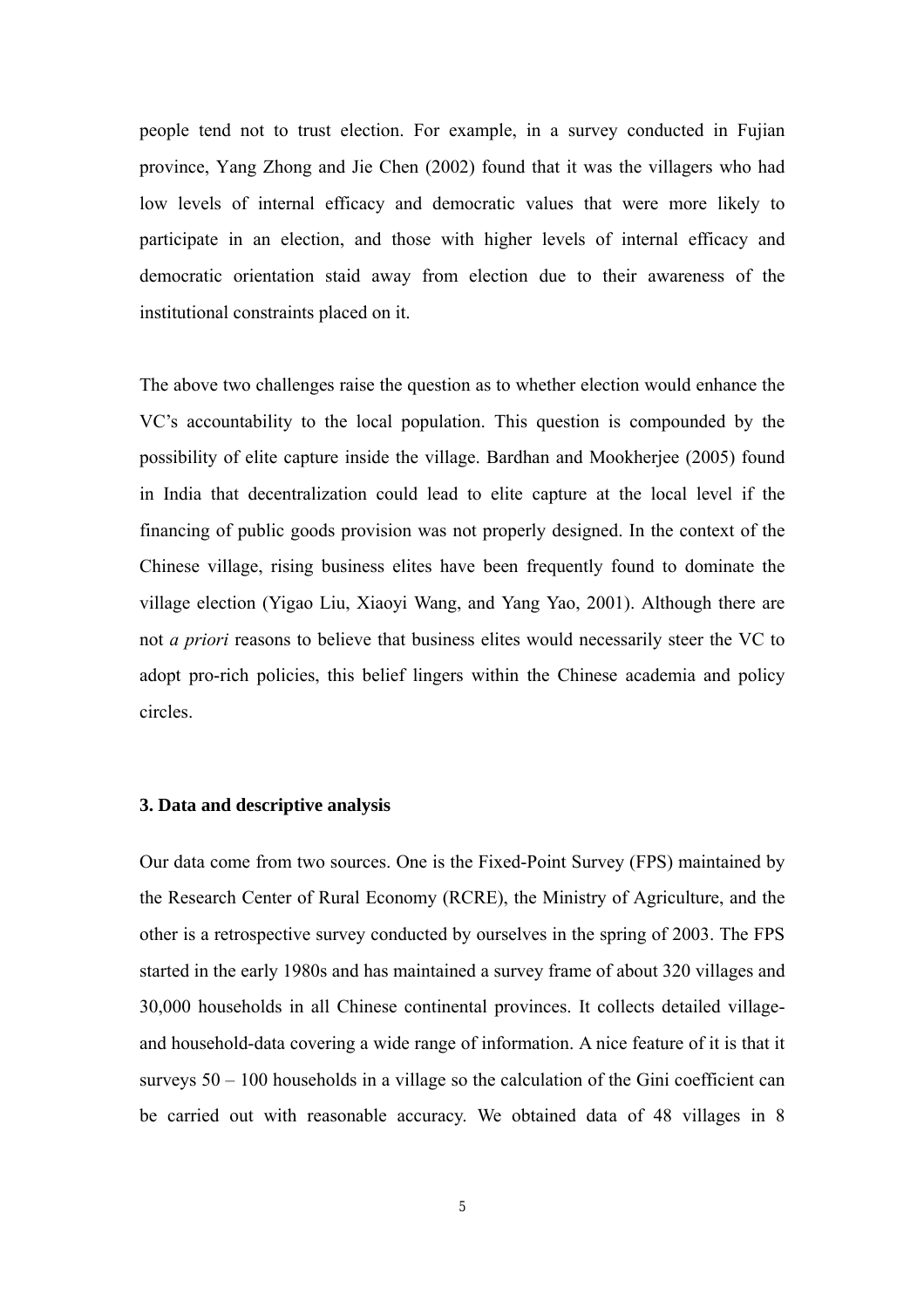provinces for the period 1986-2002 for this study.  $2$  Data for 1990, 1992, and 1994 are missing, because RCRE did not manage to do the survey in those three years. We use the average of the nearby two years to make up the missing data in our analysis. The 8 provinces are, from south to north, Guangdong, Zhejiang, Hunan, Henan, Sichuan, Gansu, Shanxi, and Jilin. They cover diverse geographic settings and income levels. The 2003 retrospective survey provides information on village elections in the 48 villages. Detailed questions were asked on the history of election in those villages.

#### *Village election*

 $\overline{a}$ 

Except a few interruptions, our sample villages had held election every three years as long as they had started it. So the introduction of the first election is the key. Figure 1 presents the number of election villages and their accumulative percentage in each year. The year 1987 was the start of village election in China. Twelve villages in our sample had their first election in that year. Except Hunan and Guangdong, all the other six provinces had villages holding elections in that year. By the early 1990s, half of the sample villages had had at least one election. However, a rich province, Guangdong, had not started election until  $1999$ .<sup>3</sup> By 2003, there were still two villages in Gansu, the poorest province in the sample, that had not started election. Therefore, there existed great regional and time variations in the introduction of the first election. In particular, high-income and low-income villages were mixed in terms of the timing of the first election. The introduction of election is an irreversible process, so if the timing of the first election were closely associated with the income level, it would be hard to distinguish between the true effects of election and the

<sup>2</sup> There is a panel structure in the FPS, but it is not explicitly recorded. One major objective of the 2003 survey was to obtain household panel data. To reconstruct the panel structure, we had to use household characteristics to match households over time. Villages with a small number of matched households were then dropped in the survey. As attritions thus created were likely to be random, we treat the remaining 48 villages as a random sample.

<sup>3</sup> Guangdong did not have village committee before 1998, but instead managed the village by a representative office of the township. That is why it did not have village election before 1999.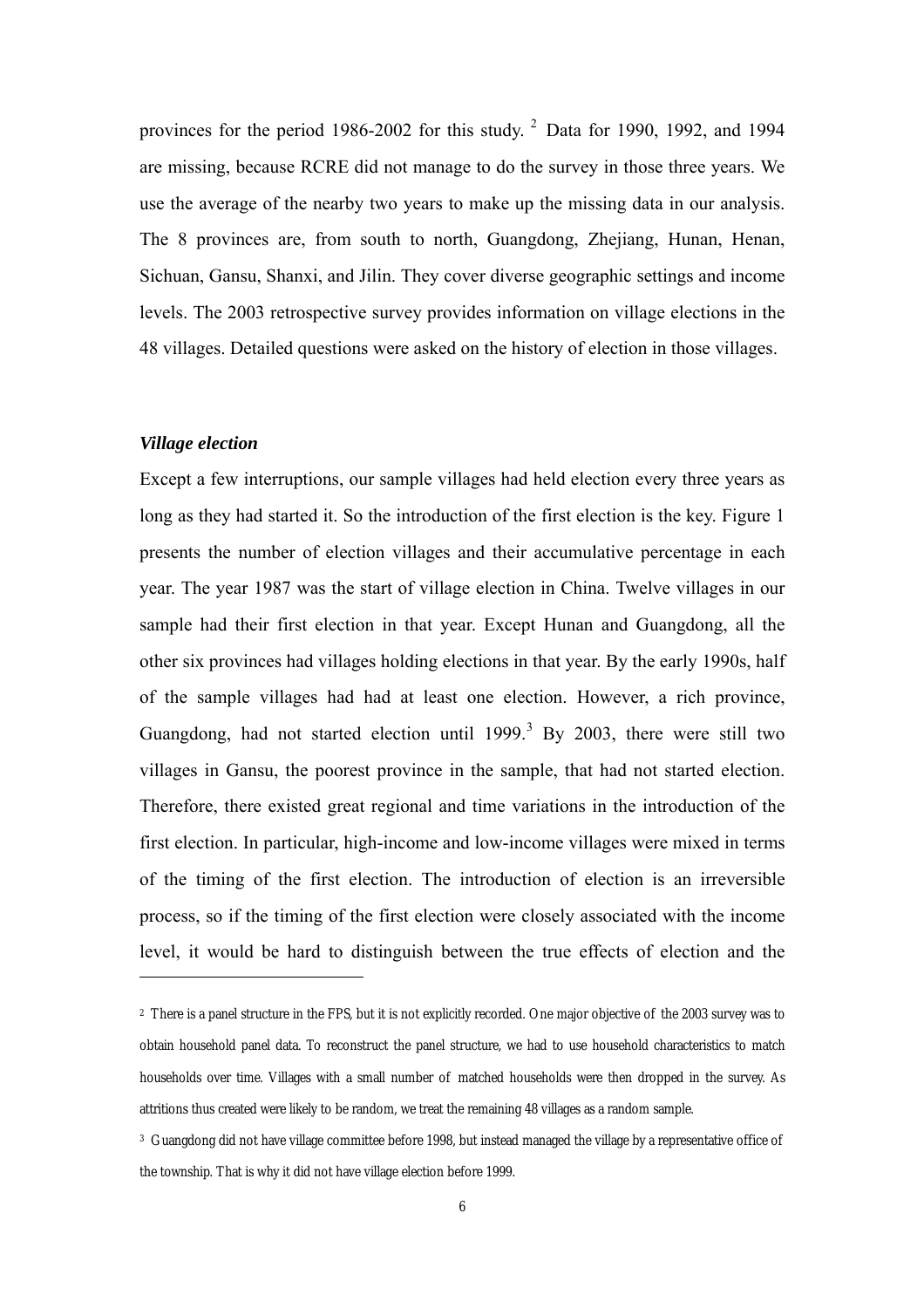effects of income. The mixed nature of our data renders away this possibility.

[Figure 1 about here]

# *Trends of income distribution*

 $\overline{a}$ 

We use the Gini coefficient to describe income distribution in a village. Income is per-capita household net income provided by the FPS household survey. Household net income is defined as household income (earned income and net transfer from the government) net of operational costs. We have converted it into 2002 yuan using the rural CPI published in *China Statistical Yearbook*. We calculate the Gini coefficient for each village in each year. To take care of possible biases caused by household size, we weigh the calculation by household size, that is, we enter a household in the calculation by the number of its members. Figure 2 plots the average Gini coefficients of the 48 villages during 1987 – 2002 (we do not have household income data for 1986). We have made up the figures for 1990, 1992, and 1994 with the averages of the nearest two years. There is apparently an increasing trend of income inequality in the study period. The Gini coefficient rose from 0.26 in 1987 to 0.28 in 1992, and then to 0.32 in 2001, and 0.31 in 2002. Using data of nine provinces from the FPS survey (seven overlap with our provinces), Dwayne Benjamin, Loren Brandt, and John Giles (2005) have carefully documented the evolution of income inequality in rural China. In addition to using the rural CPI to deflate the income, they also provided spatially deflated estimates. Figure 3 provides the histograms of our estimates of the Ginis in 1987, 1999, and 2002. They largely agree with the histograms provided by Benjamin, Brandt, and Giles  $(2005)$  except minor differences,  $4$  and show that income

<sup>4</sup> Benjamin, Brandt, and Giles (2005) study the period 1987-1999 and provide histograms for 1987 and 1999. Our distributions are slightly skewed toward the higher end than their distributions. For example, the modes of their 1987 and 1999 distributions are about 0.18 and 0.21, respectively, whereas ours are o.23 and 0.25, respectively. However, our distributions and their distributions also share some commonalties. For example, the mode is smaller than the median and the mode moved by about the same amount from 1987 to 1999 in both our and their distributions. The number of villages in our sample is about half of their sample, so these differences and similarities are in acceptable range.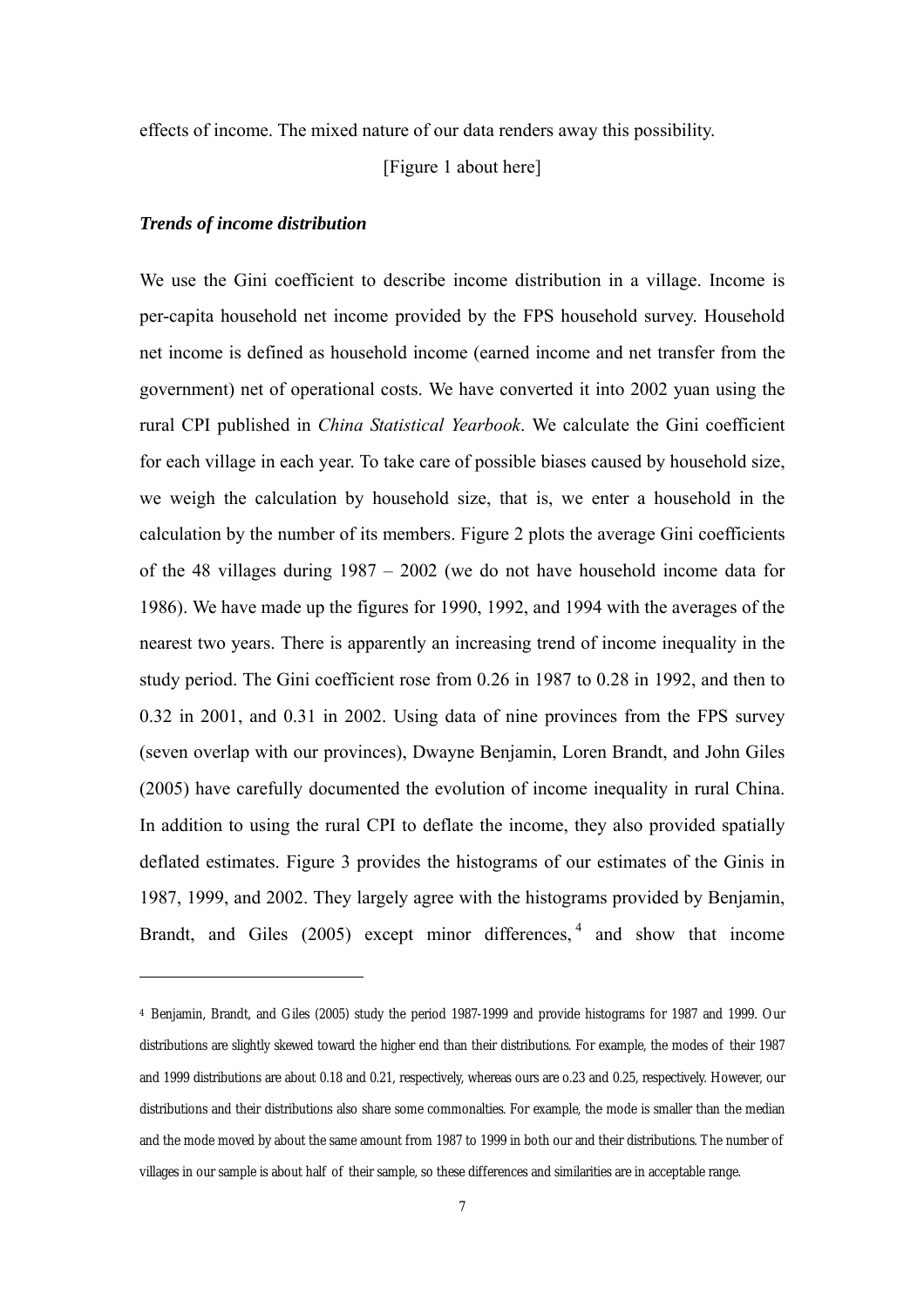distribution was becoming more unequal. In particular, the distribution of 2002 clearly dominates the distribution of 1987 by the first-order stochastic domination.

#### [Figures 2 and 3 about here]

It is understandable that our estimates of the Gini coefficient are smaller than the estimates for the whole country. At the national level, the rural Gini coefficient increased from 0.29 in 1987 to 0.35 in 2000 (Riskin et al., 2002). However, the growth rate of the Gini in our sample was quite close to that at the national level: it grew by 0.05 in 15 years in our sample and grew by 0.06 in 13 years at the national level.

# *Endogeneity of election*

 $\overline{a}$ 

One important issue for this paper to consider is the timing of the first election. After the central government put the OLVC in experiment in 1988, provinces began to enact local laws to specify the details of the implementation of the law. However, the adoption of election in the villages was not uniform. Table 1 presents the year for each sample province to adopt the OLVC and the median and standard deviation of the year of the first election in its villages. Except in Gansu, the median year of election was close to the year when a province adopted the OLVC, and the standard deviation was small in most provinces although Henan, Gansu, and Shanxi had large ones.<sup>5</sup> This shows that at least in some provinces local initiatives played a role in starting election in a village, which raises the possibility that the introduction of election was endogenous. To address this issue, we will find instruments for election and perform two-stage estimation for it.

[Table 1 about here]

<sup>5</sup> Notice that in Hunan, Henan, Sichuan, and Jilin, the median year of election was earlier than the year of adopting the OLVC. It seems that these provinces waited after some experiments to provide the implementation details of the law.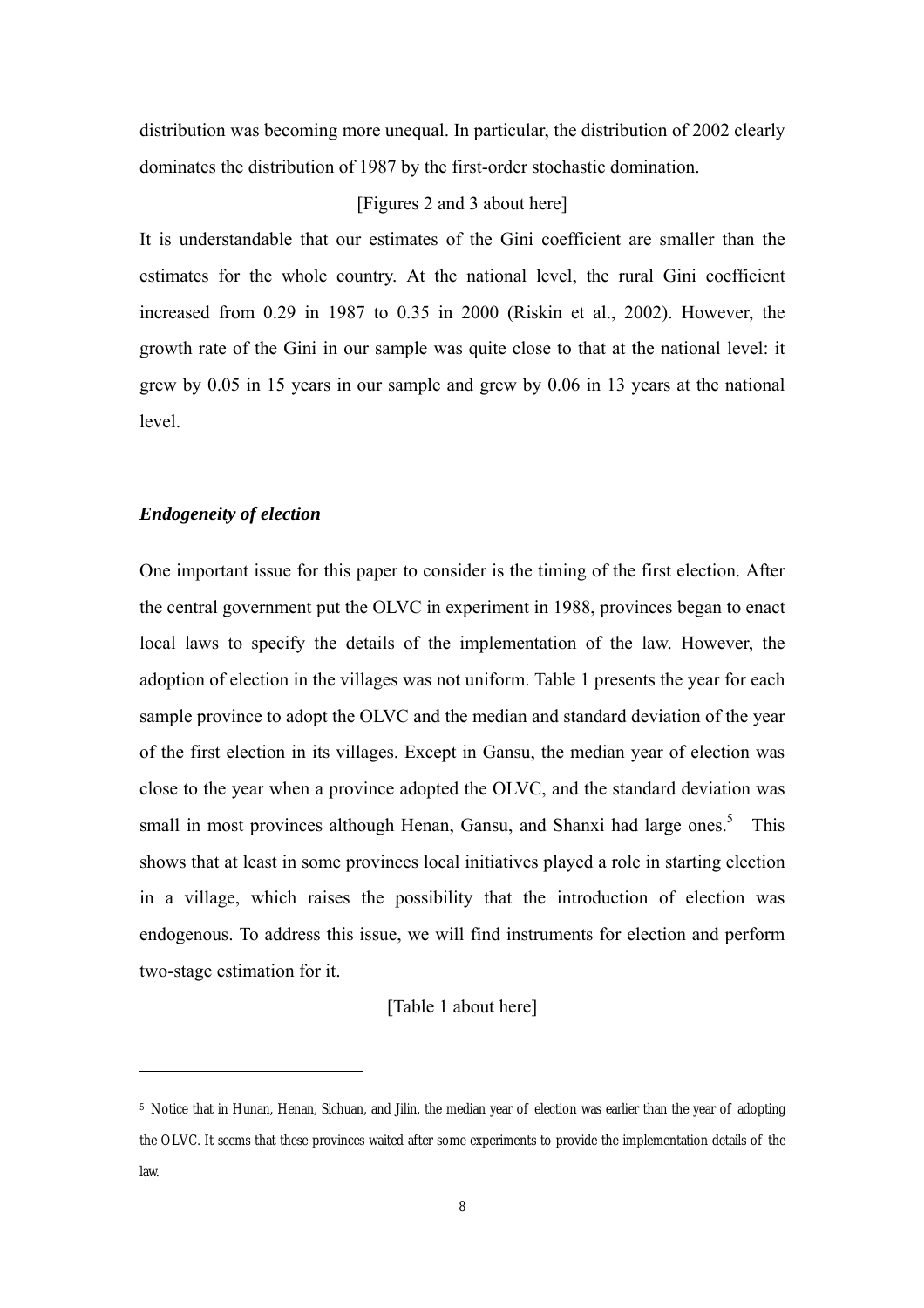# **4. Impacts of election on income inequality**

#### *Econometric models*

The baseline model that we are going to estimate for the impact of election on income inequality is the following panel model with village and year specific effects for the *i*th village:

(1) 
$$
G_{it} = \alpha E_{it} + x_{it} \beta_1 + w \beta_2 + \alpha_i + e_{it}, \qquad t = 1,...,T,
$$

where  $G_{it}$  is the Gini coefficient of village *i* in year *t*,  $E_{it}$  is a dummy variable indicating the introduction of the first election (that is, it equals 0 for years before the first election was introduced in a specific village, and equals 1 for the year of the first election and all the subsequent years),  $x_{it}$  is a  $k \times 1$  vector of village variables that may or may not be subject to the influence of village election,  $w$  is a  $T \times 1$  vector of the village-invariant and time-specific effects,  $a_i$  is the time-invariant and village-specific effect for village *i*,  $e_{it}$  is the error term, *T* is the number of years covered by our data, which is 16, and  $\alpha$ ,  $\beta_1$ , and  $\beta_2$  are parameters to be estimated. This model can be estimated by the standard linear panel technique.

The fixed-effects estimator for model (1) allows us to control for the endogeneity of election caused by the correlation of election with *αi* , but it does not control for the endogeneity stemming from the correlation of election with unobserved time-variant village characteristics in  $e_{it}$ . For example, the timing of election may be affected by the level of contests within a village that is linked with income distribution. To account for this kind of possibilities, we will find instruments and use the two-stage panel method to estimate equation (1) again. For future reference, we present the first-step equation here

(2)  $E_{it} = z_{it}\delta + \eta_i + v_t + \varepsilon_{it}$ ,  $t = 1,...,T$ ,

where  $z_{ii}$  represents all the instrumental variables for  $E_{it}$ ,  $\eta_i$  denotes the unobserved village-specific effect for village  $i$ ,  $v_t$  denotes the year-specific effect for year  $t$ ,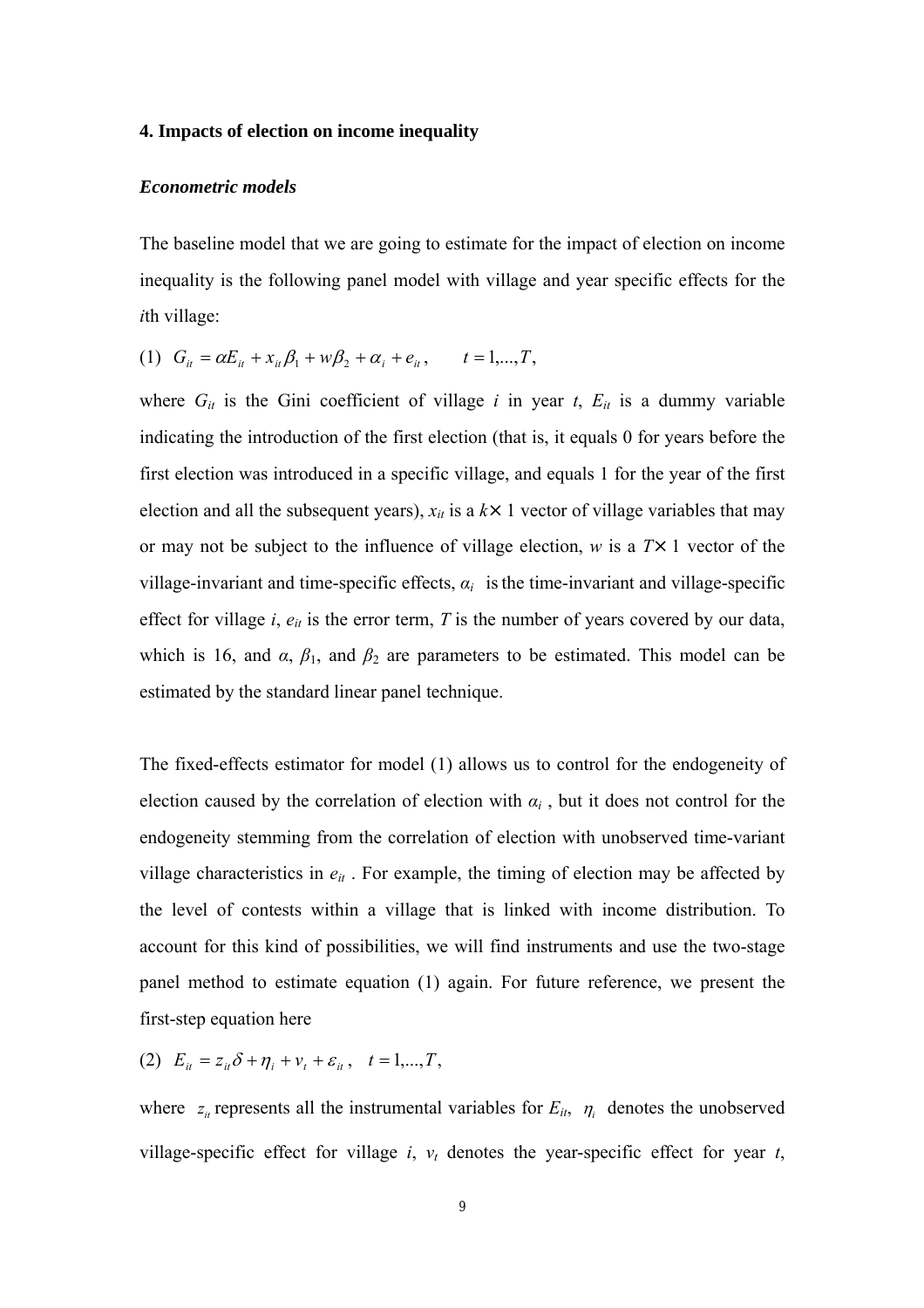and  $\varepsilon$ <sub>*i*</sub> is the independent identically distributed error term.

The Gini coefficient may exhibit persistence over time as it is unlikely to change radically over a short period of time. To account for this kind of path dependence, we will also estimate the following dynamic panel model with unobserved village specific effects

(3) 
$$
G_{it} = \gamma G_{it-1} + \alpha E_{it} + x_{it} \beta_1 + w \beta_2 + \alpha_i + e_{it}
$$
,  $t = 2, 3, ..., T$ ,

where  $G_{it-1}$  is the lagged Gini and  $\gamma$  is the parameter associated with it and *w* now is a  $(T-1) \times 1$  vector of year dummies. To consistently estimate all the parameters in (3), one needs to take into account the dynamic structure of the model as well as controlling for the unobserved village specific effects. To that end, we difference (3) to eliminate the unobserved village specific effects,

(4) 
$$
\Delta G_{it} = \gamma \Delta G_{it-1} + \alpha \Delta E_{it} + \Delta x_{it} \beta_1 + \Delta w \beta_2 + \Delta e_{it}, \quad t = 3, ..., T.
$$

In this paper we use the GMM proposed by Manuel Arellano and Stephen Bond (1991) and Stephen Bond (2002) to estimate model (4).

To handle the endogeneity of election in the dynamic model, let  $\Delta \hat{E}_{it}$  and  $\Delta \hat{\epsilon}_{it}$  denote the first-order differences of the predicted values for  $E_{it}$  and  $\varepsilon_{it}$  in equation (2), respectively. We then replace  $\Delta E_i$  in equation (4) by  $\Delta \hat{E}_i + \Delta \hat{\epsilon}_i$  to get

$$
(5) \ \Delta G_{it} = \gamma \Delta G_{it-1} + \theta \Delta Q_{it} + \Delta v_{it}, t = 3, \ldots, T,
$$

where  $\theta = [\alpha, \beta_1', \beta_2']$ ,  $\Delta Q_{ii} = [\Delta \hat{E}_{ii}, \Delta x_{ii}, \Delta w]$ , and  $\Delta v_{ii} = \alpha \Delta \hat{\epsilon}_{ii} + \Delta e_{ii}$ . This equation can then be estimated by the GMM.

The validity of the GMM estimator rests on three assumptions: the dependent variable is stationary; the error term is serially uncorrelated; and the moment conditions for the validity of the GMM estimator are satisfied.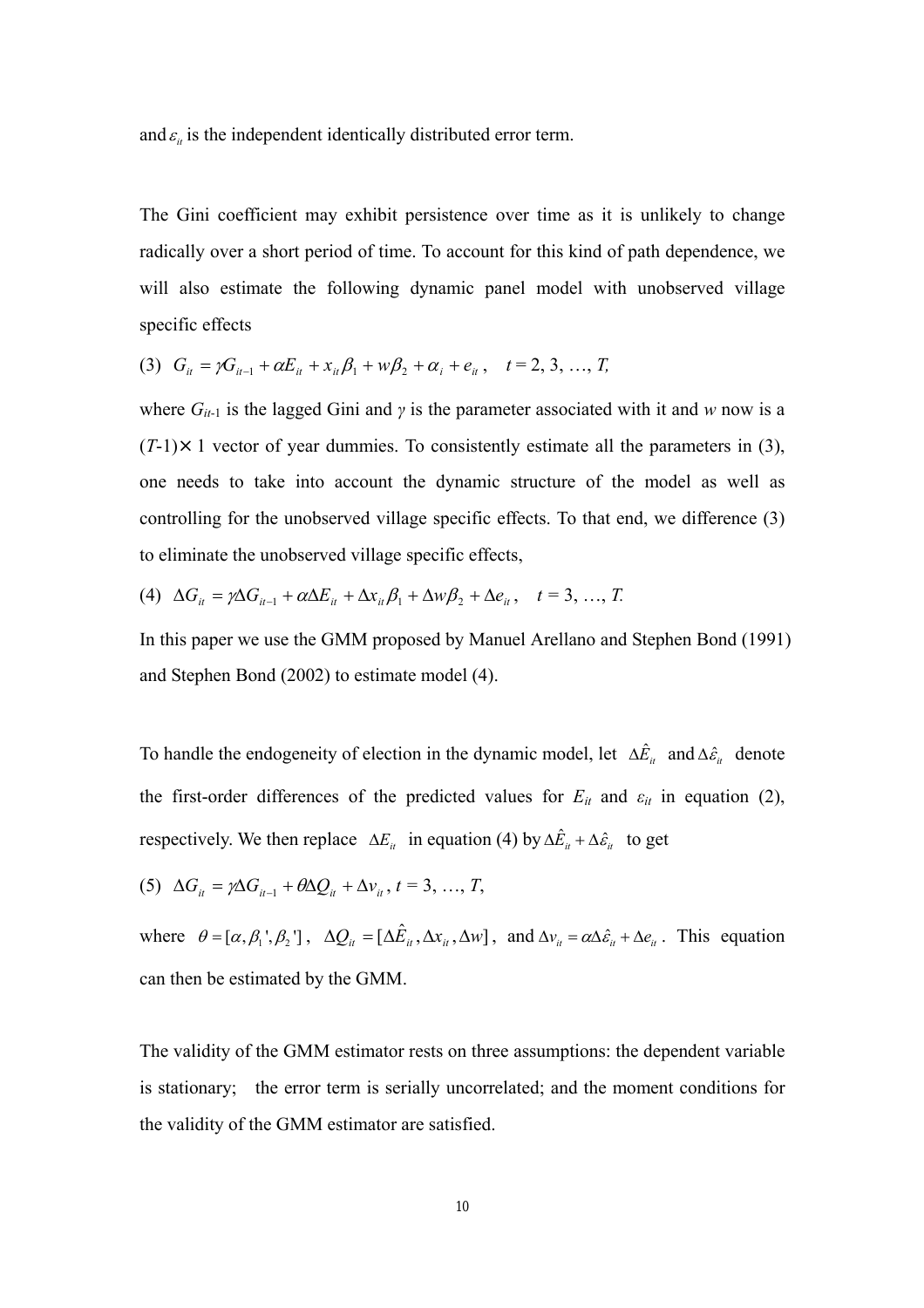As discussed by Richard Blundell, Stephen Bond, and Frank Windmeijer (2000) and Michael Binder, Cheng Hsiao, and M. Hashem Pesaran (2005), the first-difference GMM estimator breaks down in the case of a unit root dependent variable. To see whether the Gini series is stationary, we will perform the Levin-Lin-Chu (LLC) panel unit root test as proposed in Andrew Levin, Chien-Fu Lin, and Chia-shang Chu (2002). One can view this test as a pooled Augmented Dickey-Fuller (ADF) test when lags are included, with the null hypothesis of nonstationarity (I(1) behavior). Compared with other panel unit root tests proposed in the literature, this test is suitable for the current dataset for several reasons. First, it is designed for panel data of moderate sample size like ours. Second, the test allows more general specifications of the dependent variable. In our context, the LLC test assumes that the Gini series for each village shares the same AR(1) coefficient, but allows for individual effects, time effects and possibly a time trend. Serial correlation in the error term is also allowed. Finally, the LLC test has the nice feature that the proposed t-star statistic is distributed standard normal under the null hypothesis of nonstationarity so that it is very convenient to make inference.

If the level error terms for equations (4) and (5) are serially correlated, the GMM estimator will no longer provide consistent estimates. Since the first-differenced error terms *∆e*<sub>*it*</sub> and Δ*v*<sub>*it*</sub> have a first-order moving average form of serial correlation if the assumption that  $e_{it}$  and the underlying level error term of  $\Delta v_{it}$ ,  $v_{it}$  are serially uncorrelated is correct. Therefore, if the error terms  $e_{it}$  and  $v_{it}$  are serially uncorrelated, the first-differenced error terms  $\Delta e_i$  and  $\Delta v_i$  should have significant first-order serial correlation and insignificant second-order serial correlation. Following this idea, Bond (2002) provides the  $m_1$  and  $m_2$  test statistics for the GMM estimator. In this paper we will use these two test statistics to test whether  $e_{it}$  and  $v_{it}$  are serially correlated.

Finally, to test the moment conditions, we use the standard GMM test of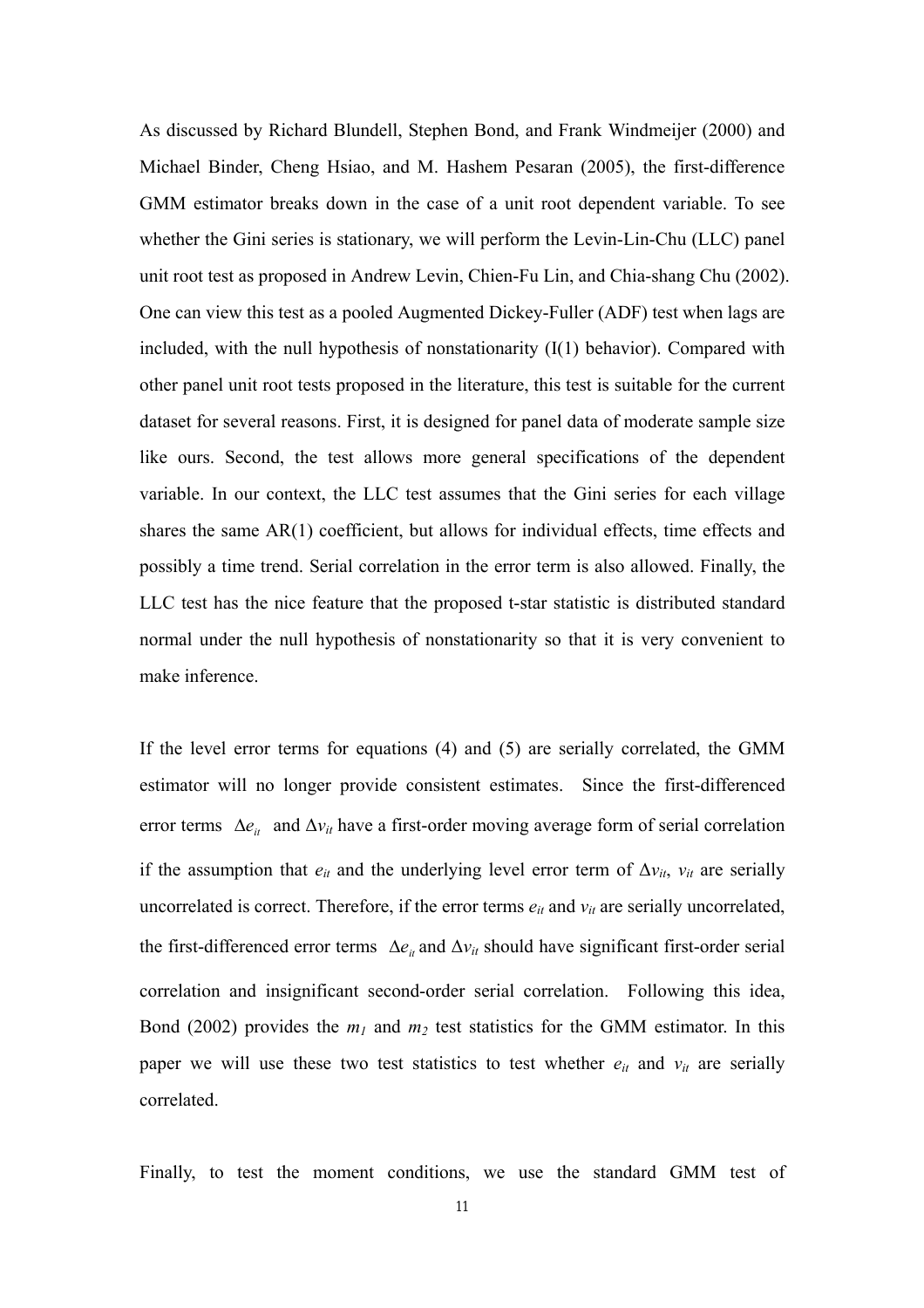overidentifying restrictions, or the Sargan test. Under the null that the moment conditions are valid, the Sargan statistic has an asymptotic chi-square distribution. Because the number of total instruments is different in difference estimations, in this paper we provide the p-value of each of the Sargan statistic.

# *Control variables*

We have included in  $x_{it}$  per-capita income, its square, village population (in logarithm), and the coefficients of variation of household size, average education of household adult members, household per-capita landholding, and number of wage earners in a household. Per-capita income and its square are included to capture the Kutznetz curve. Village population is included to control for the possibility that the Gini coefficient is linked to village size (for example, households in a larger village tended to be more heterogeneous so income inequality could be higher). The four CVs are included to control village variations along multiple dimensions of income sources and intra-household distribution. Supposedly, the Gini coefficient would become larger as the households become more dispersed along these dimensions. Descriptive statistics of the variables as well as the Gini coefficient and the election dummy are provided in Table 2.

# [Table 2 about here]

Some further discussions about the control variables are warranted for their relationship with the estimation of the effect of election. Supposedly, election can reduce income inequality in two broad ways. One is the direct way in which the elected village committee either increases income transfer to the poor or invests more in pro-poor public projects. The other way is indirect and may be specific to the Chinese reality. After the rural reform began at the end of the 1970s, the Chinese land tenure has become a two-tier system in which land is legally owned by the village but farmed by individual farmers. The village has the right to redistribute land periodically in response to demographic changes so land distribution can be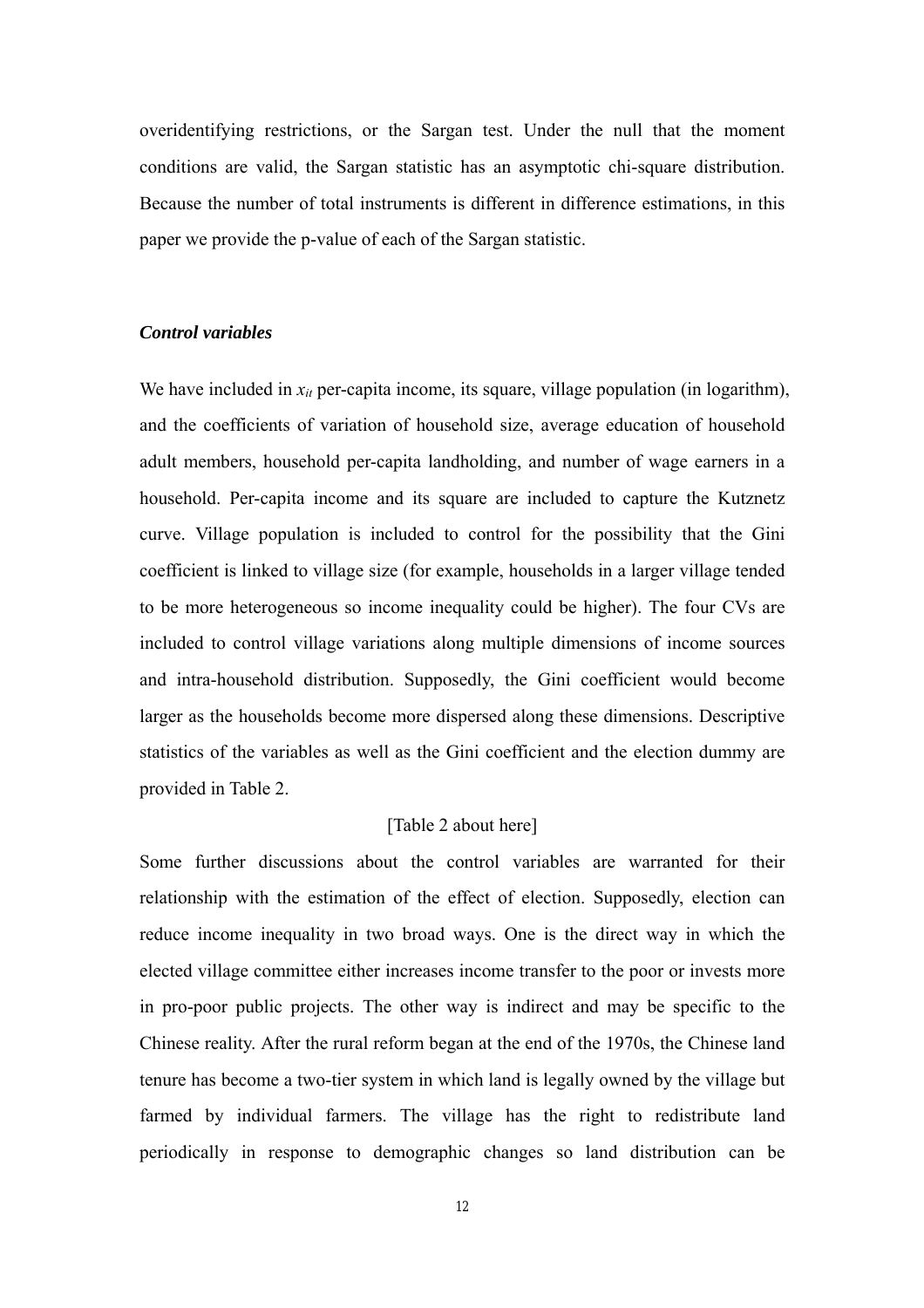maintained at a relatively egalitarian manner (Xiaoyuan Dong, 1996). Therefore, one source of election's positive effect in reducing income inequality could be that the elected village committee redistributes the village land to the advantage of the poor. Another source could be that the elected village committee raises the education of the poor, and a third source could be for the committee to spend more resources to generate jobs for the poor. By including the CVs of landholding, adult education, and the number of wage earners, our econometric models provide an estimate for the direct (marginal) effect of election. For a comparison, however, we will also estimate the model by taking out all the control variables. This will give us the estimate for the gross effect of election, that is, the sum of its direct and indirect effects.

#### *Instruments*

For the IV estimation of both the static and dynamic models, we find three instruments for the election dummy: a dummy indicating whether a province has adopted the national election law, the number of surnames and the percentage of population of the largest surname in a village. While the use of the first variable is self-evident, some explanations are needed for the last two variables. Families sharing the same surname belong to the same lineage and thus share a common interest to some extent. When the number of surname is large, contest of interests could become more intensified so the demand for election becomes higher. On the other hand, the dominance of a single surname would defuse the need for election as people in the village tend to share the same interests from the beginning. While risk and income sharing happens within a surname, it is unlikely that this kind of sharing could be strong enough to change the income distribution in a village. Zhang et. al (2004) also used these two variables of surnames as instruments for the first election. We improve upon their work by adding a province's adoption of the election law as another instrument. Since the distribution of surnames does not change in a meaningful way over time, we interact the two variables of surnames with the provincial adoption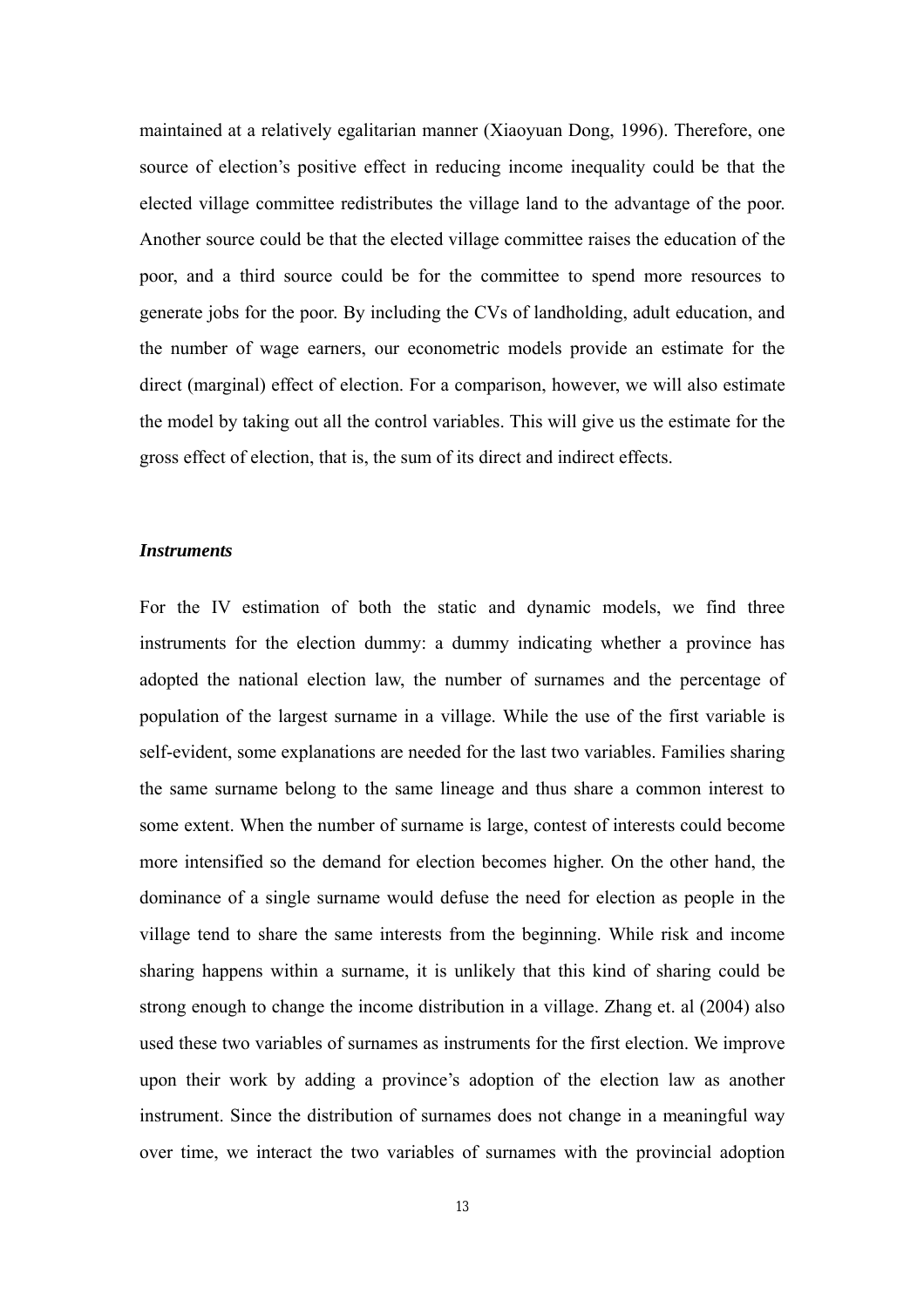dummy and use them together with the latter in the first-stage regressions. This gives us the advantage to do the first-stage regressions also using the two-way fixed-effect model.

The correlation coefficients between the election dummy and the dummy for a province's adoption of the election law, the number of surnames, and the share of population of the largest surname are 0.701, 0.165, and -0.185, respectively, and are all significant at the 1% significance level. The correlation coefficients between the election dummy and the two interaction terms that are actually used as IVs together with the adoption dummy, are 0.314 and 0.441 and are both significant at the 1% significance level. However, none of the three instrumental variables are significantly correlated with the village Gini coefficient. Therefore, they are reasonable instruments.

#### *Empirical results*

The results of the static models are presented in Table 3. The number of observations is 723 after observations with missing data are dropped. We run four regressions. Regressions (1) and (2) treat election as exogenous and estimate its total and direct effects, respectively, and regressions (3) and (4) estimate the two effects again, but treat election as endogenous. Regression (1) shows that election reduces the Gini coefficient by 0.016, and the effect is significant at the 1% significance level. However, regression (2) finds that the effect of election is highly insignificant. This shows that there are significant correlations between election and the control variables. These correlations are either a result of the interaction between election and the control variables or a result of their correlations to some common uncontrolled factors. It seems that the second possibility is more plausible because by using IVs for election, regressions (3) and (4) show that the total and direct effects of election are both significant at the 1% significance level. Regression (3) shows that the gross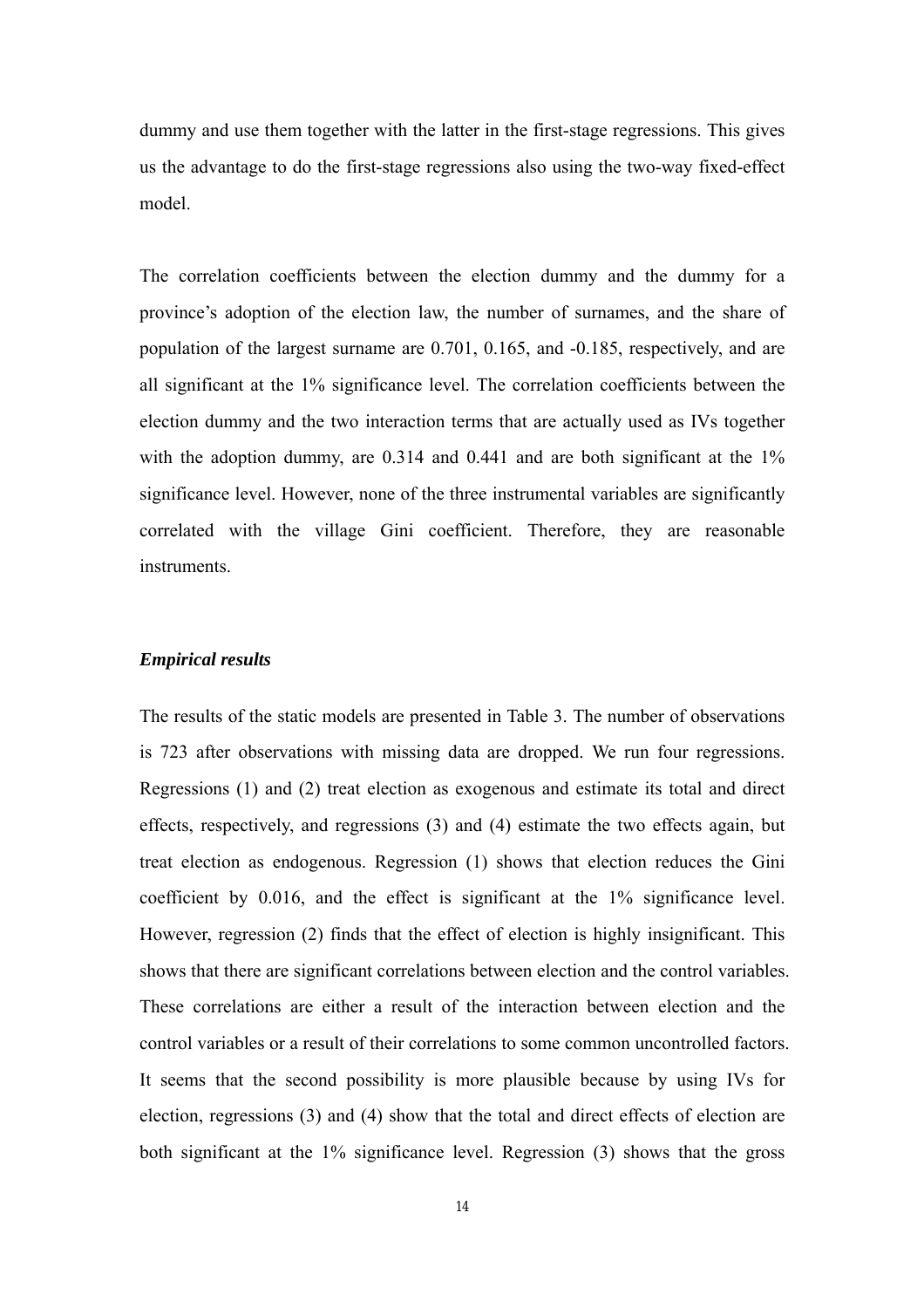effect is –0.088, and regression (4) shows that the direct effect is -0.077.

# [Table 3 about here]

Among the control variables, income and its square are significant in regression (2) and their signs are consistent with the Kutznetz curve. However, this is not shown in regression (4) when election is treated as endogenous. Except this result, regressions (2) and (4) produce qualitatively similar results for other control variables. Village population and the CVs of household size and number of wage earners are significant and increase the Gini, but other variables are not significant.

# [Table 4 about here]

For the dynamic models, we first perform the LLC panel data unit root test for the Gini series. Table 4 provides the test statistics under different hypothesis. From this table we observe that no matter what assumptions we put for the data generating process, the null of nonstationarity is rejected at the 1% significance level.

# [Table 5 about here]

The estimation results of the dynamic models are presented in Table 5. As in the case of the static models, regressions (1) and (2) treat election as exogenous, and regressions (3) and (4) treat election as endogenous; regressions (1) and (3) estimate the gross effect of election, and regressions (2) and (4) estimate its direct effect. Since all the  $m_1$  and  $m_2$  statistics indicate that the first-differenced error term has significant first-order serial correlation but no significant second serial correlation, the null of no serial correlations for the level error terms is not rejected. In addition, the Sargan statistic gives a p-value of 1 for all the four specifications, indicating that the over-identifying restrictions are not rejected. Together with the rejection of nonstationarity, these two test results indicate that our model specification is appropriate.

As for the estimation results, lagged Gini always has a significant coefficient, indicating that there exists path-dependence in the series of Gini. Election is shown not to affect income distribution when it is treated as exogenous, but to significantly reduce the Gini coefficient when it is treated as endogenous. The gross effect is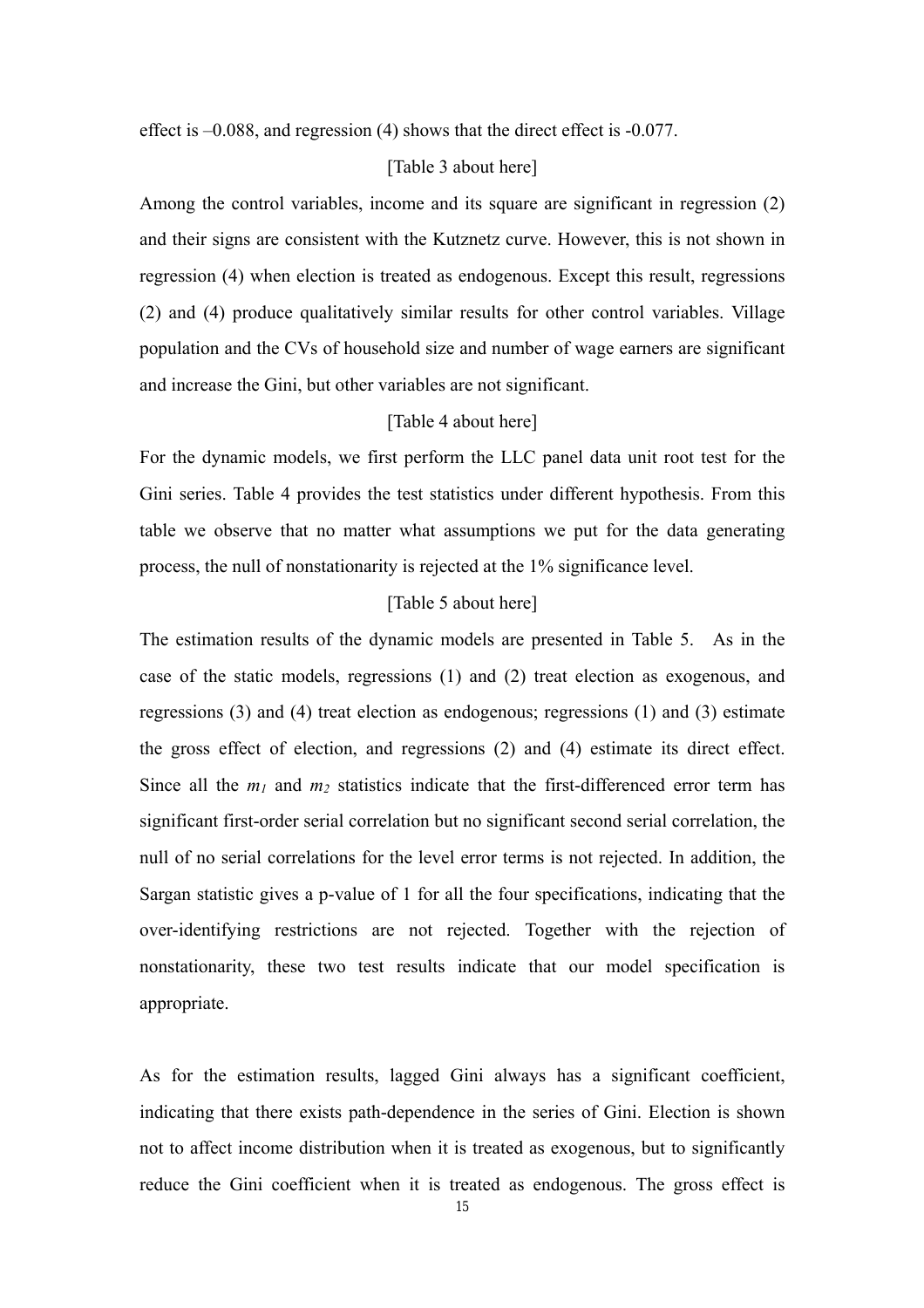smaller than the direct effect indicting that some of the indirect effects cancel each other. The average Gini increased by 0.05 in our sample period of 15 years, but the direct effect reduces the Gini by 0.033, or 11.8% of the sample average of 0.28, and the gross effect reduces the Gini by 0.027, or 9.6% of the sample average. At the steady state of the Gini, the gross effect of election is to reduce the Gini by 0.033  $(0.027/(1-0.403))$ , and the direct effect of election is to do so by  $0.052$ (0.033/(1-0.368)). These are large effects, but their magnitude should be weighed against the steady-state value of the Gini. Income inequality is still rising in rural China and is unlikely to stabilize in a short period of time. So it is premature to judge the relative magnitude of election's long-term effect on income inequality. For now, we are more confident in its short-run effect.

#### **5. Sources of election's positive effect on income equality**

In the last section we showed that election reduces income inequality after a reasonable range of variables were controlled for. That is to say, election has a significant direct effect on income distribution. As we discussed before, the direct effect could come from two possible sources. One is for the village to engage in more pro-poor income transfer, and the other is to increase public investment that would help the poor to benefit more. The first kind of action is detrimental to economic growth (Alesina and Rodrik, 1994), but the second kind may help growth. In particular, if it is not financed by more taxes but by reallocation within government budget from consumption to investment, public investment has a much larger chance to help growth. However, the NFS does not provide information on public investment. Instead, it provides information on village public expenditures. Public expenditures include three items: income transfer to households, spending on local public services such as schools and village clinics, and investment in productive projects such as roads and irrigation. The first item is income redistribution, and the other two items are public investment. NFS does not provide village-level information on these specific items. However, its household survey provides information on the amount of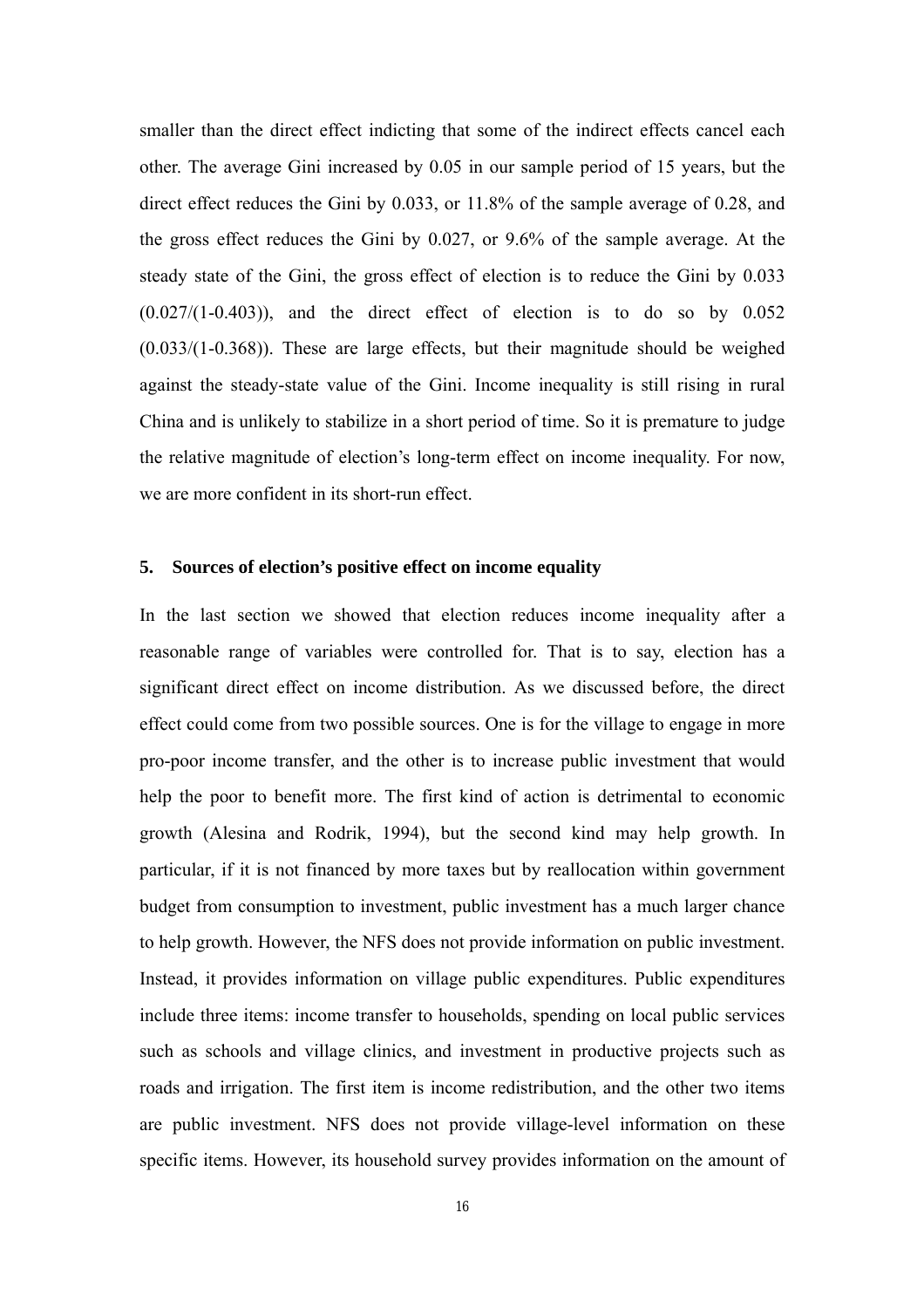fees that a household pays to the village and the amount of income that a household receives from the village.<sup>6</sup> Fees are collected by the village to finance village affairs, including the operational costs of the village committee and public expenditures.

Using the available village and household-level information, we form a strategy to test whether election has improved income distribution by more redistribution of income or by more public investment. We will first study how village election changes the amount of net income transfer that a household gets from the village. Net income transfer is defined as the amount of transfer income minus the amount of fees. If election does not affect its level and progressiveness, we know that the improvement of income equality is not caused by more income redistribution. Next we will study village election's impact on public investment. This amounts to studying election's impacts on public expenditures and total income transfer. If election increases the former but does not affect the level of the latter, then we know that public investment must have increased because transfer income and public investment are the only two components of public expenditures.

We obtain the figures for fees and transfer income for the period 1987-2002 from the accompanying household survey of the NFS.<sup>7</sup> After households with missing data are dropped, 1,118 households remain in the sample. The longest time span is 16 years and the shortest is 5 years. The figures for public expenditures are obtained from the village survey of the NFS. The time span is from 1986 to 2002 and the total number

 $\overline{a}$ 

<sup>6</sup> Villages also collect taxes for higher level governments. They cannot use taxes to finance local affairs, nor can they change the rate of taxation.

<sup>7</sup> Again, data 1990, 1992, and 1994 are filled by the averages of the adjacent two years to better capture the dynamics. The results that do not fill the missing values are similar and can be presented upon request.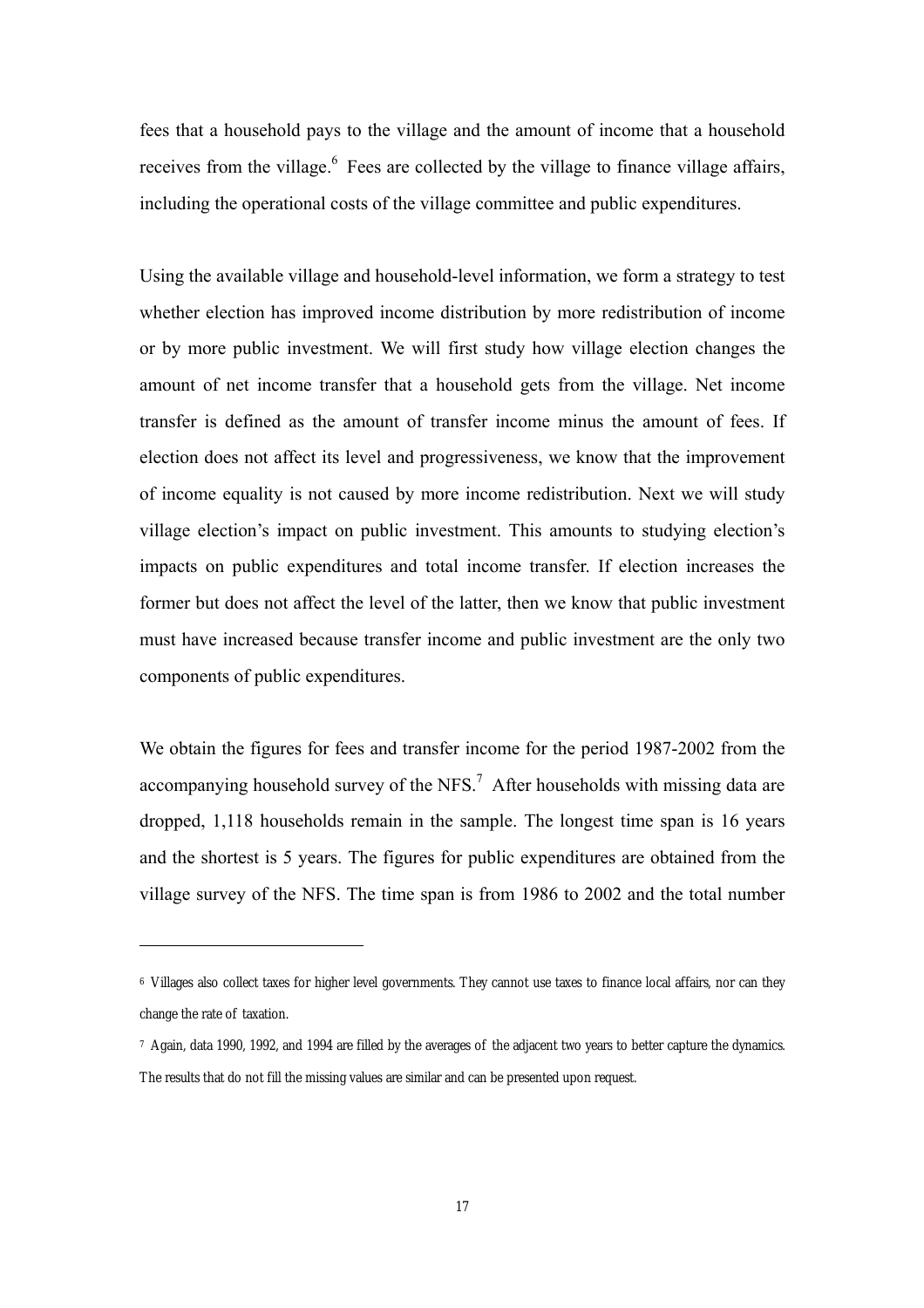of cases is  $789.8$  We have converted all the financial data into 2002 yuan and use their per-capita figures in regressions. The basic statistics of the three dependent variables can be found in Table 2.

#### *Net transfer income*

 $\overline{a}$ 

For net transfer income, we are interested in both the average effect of election and its effect on households with different levels of income. The equation that we will estimate is the following dynamic panel model:

(6) 
$$
W_{ijt} = \lambda W_{ijt-1} + \alpha E_{jt} + \beta_1 E_{jt} \times Y_{ijt} + Z_{ijt} \beta_2 + \alpha_{ij} + w \beta_3 + e_{ijt}, t = 2, ..., T
$$

where  $W_{ijt}$  is per-capita net transfer income (yuan) of the *i*th household in village *j*,  $Y_{ijt}$ is its per-capita net earned income (i.e., net income before taxation and income transfer), *Zijt* is a set of family characteristics that may affect its payment of fees and transfer income,  $a_{ij}$  is the fixed-effect for this household,  $w$  is the set of year dummies, and *eijt* is an i.i.d. error term. *Zijt* includes per-capita net earned income (1,000 yuan), per-capita land (mu), average age, male ratio, and average education of adults (years in school). All these variables are meant to control family attributes that may affect the amount of fees paid by a household and the amount of transfer income received by it. Their basic statistics can be found in Table 2.

The parameter  $\beta_1$  captures election's impact on the progressiveness of income transfer in terms of earned income. This is so because the model in (6) takes care of the household specific effects, and for that matter, also the village specific effects, so the estimate of  $\beta_1$  is not driven by cross-village variations.

# [Table 6 about here]

<sup>8</sup> As in the case of the Gini, we replace the three missing years by the average of the two nearby years. The number of cases for public expenditures is larger than that of the Gini because public expenditures have one more year of data and have less missing data for other years.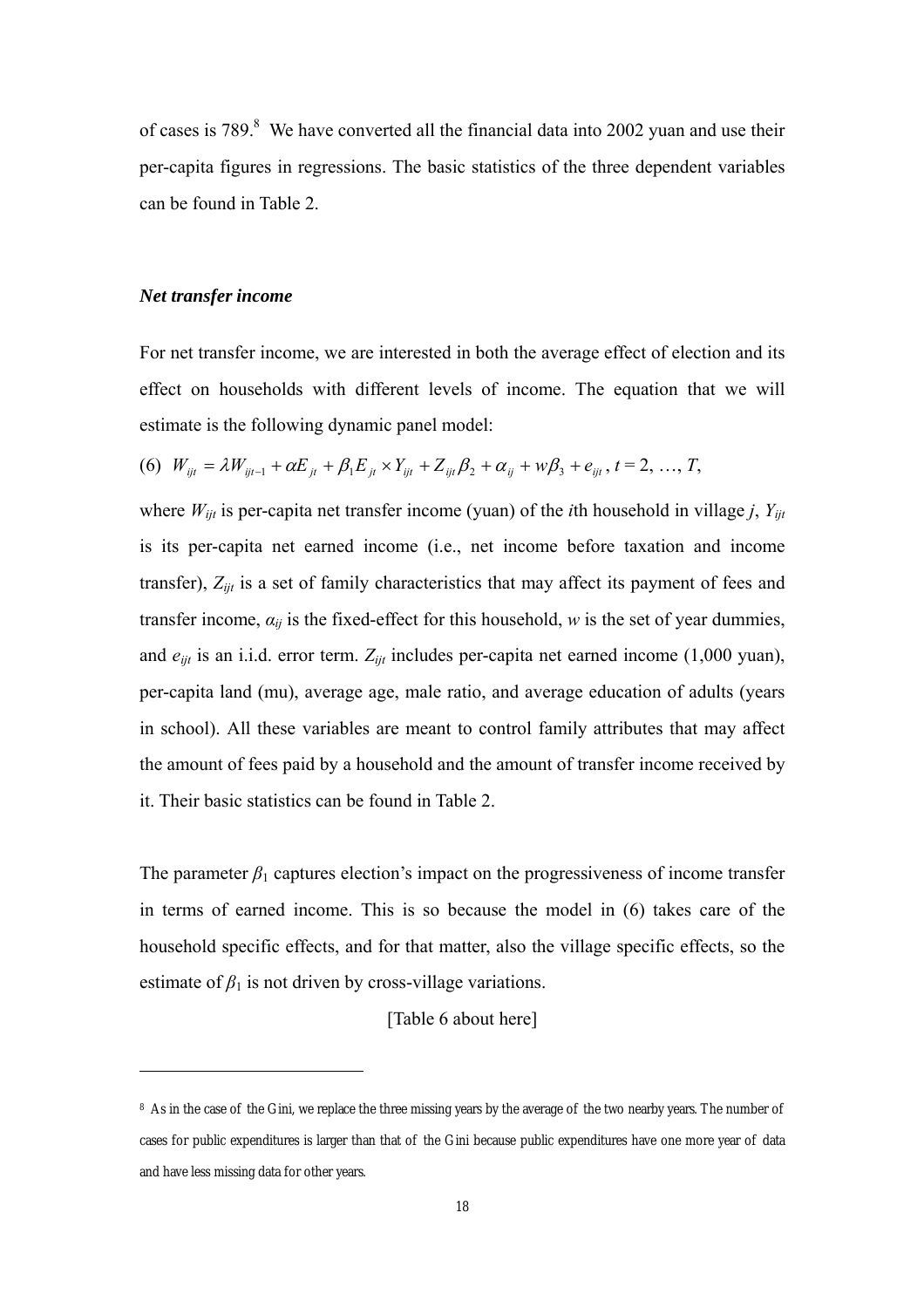Table 6 provides the results for net transfer income using the GMM estimator. Regressions (1) and (2) do not treat election as endogenous, and regressions (3) and (4) treat it as endogenous and the previous three instruments are used again. Regressions (1) and (3) do not include the interactive term between election and per-capita earned income, and regressions (2) and (4) do so. The LLC panel data unit root test rejects the null of nonstationarity at the 1% significance level. In addition, the  $m_1$  and  $m_2$ statistics show no evidence of first-order serial correlations for the level error terms and the Sargan statistic indicates that the over-identifying restrictions are not rejected.

All the four regressions show that net transfer income is progressive in terms of net earned income and the two dynamic models show that it is also progressive in terms of landholding. In the short run, earning one thousand yuan more of income implies that a person would receive about 7.5 yuan less of net transfer income on average (regressions (1) and (3)), and having one mu more of land would lead to a reduction of 6.8 yuan (regression (3)). The long-run effects are larger by about two thirds. Although equality by household size is emphasized in land allocation (Shouying Liu, Michael Carter and Yang Yao, 1998), land distribution deviates from equality because of demographic changes, so it is natural that net income transfer decreases with family per-capita landholding.

Election is shown to have no significant impact on the level of net transfer income except in regression (1) where it is significantly negative. That is, election would reduce the degree of income redistribution if it has any effect at all. Regression (2) shows that election does not affect the progressiveness of income redistribution, but regression (4) shows that election significantly reduces it. Compared with a village without election, a village with election would reduce the progressiveness by 2.3 yuan per 1,000 yuan of net earned income. The bottom line is that election does not increase the level of net transfer income, nor does it increase its progressiveness. Therefore, income redistribution is not the channel for election to reduce income inequality.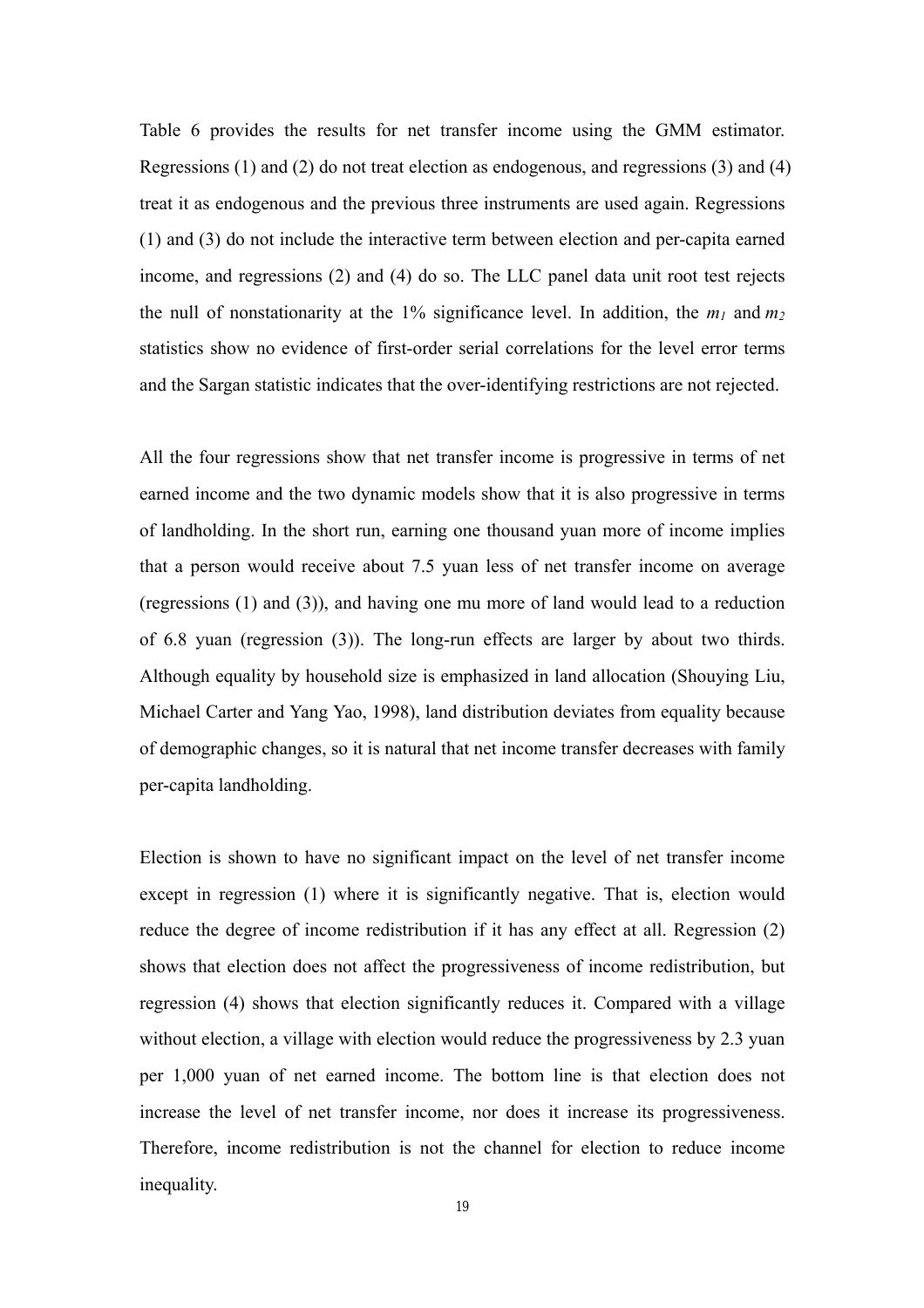# *Public investment*

The regressions that we will run for public expenditures are the dynamic panel models presented in equations (4) and (5) where the Gini coefficient is replaced by per-capita public expenditures in the village. The control variables are the same as before. We only study the direct effect of election so all the control variables are put in the regressions. We do this because we want to know channels of election's direct effect on income distribution. Table 7 presents the results. Regression (1) corresponds to the model in (4) and treats election as exogenous, and regression (2) corresponds to the model in (5) and treats election as endogenous. Again, the LLC panel data unit root test rejects the null of nonstationarity at the  $1\%$  significance level. In addition, the  $m_l$ and *m<sub>2</sub>* statistics show no evidence of first-order serial correlations for the level error terms and the Sargan statistic indicates that the over-identifying restrictions are not rejected.

# [Table 7 about here]

Both regressions show that election significantly increases public expenditures. The magnitude is 189 yuan in regression (1) and 237 yuan in regression (2). Regression (1) has more significant results than regression (2) for the control variables. The variables that are significant in both regressions are village population and the CV of wage earners in a household; both increase public expenditures. It seems that there is a scale effect that enables a larger village to afford more public expenditures. On the other hand, a more diverse village in terms of industrial employment may be more prone to engaging in redistribution.

# [Table 8 about here]

To show election's effect on public investment, our remaining task is to study how per-capita total transfer income changes as a village begins to hold election. To that end, we repeat the four regressions for net transfer income by replacing the dependent variable by per-capita total transfer income. The results are presented in Table 8. The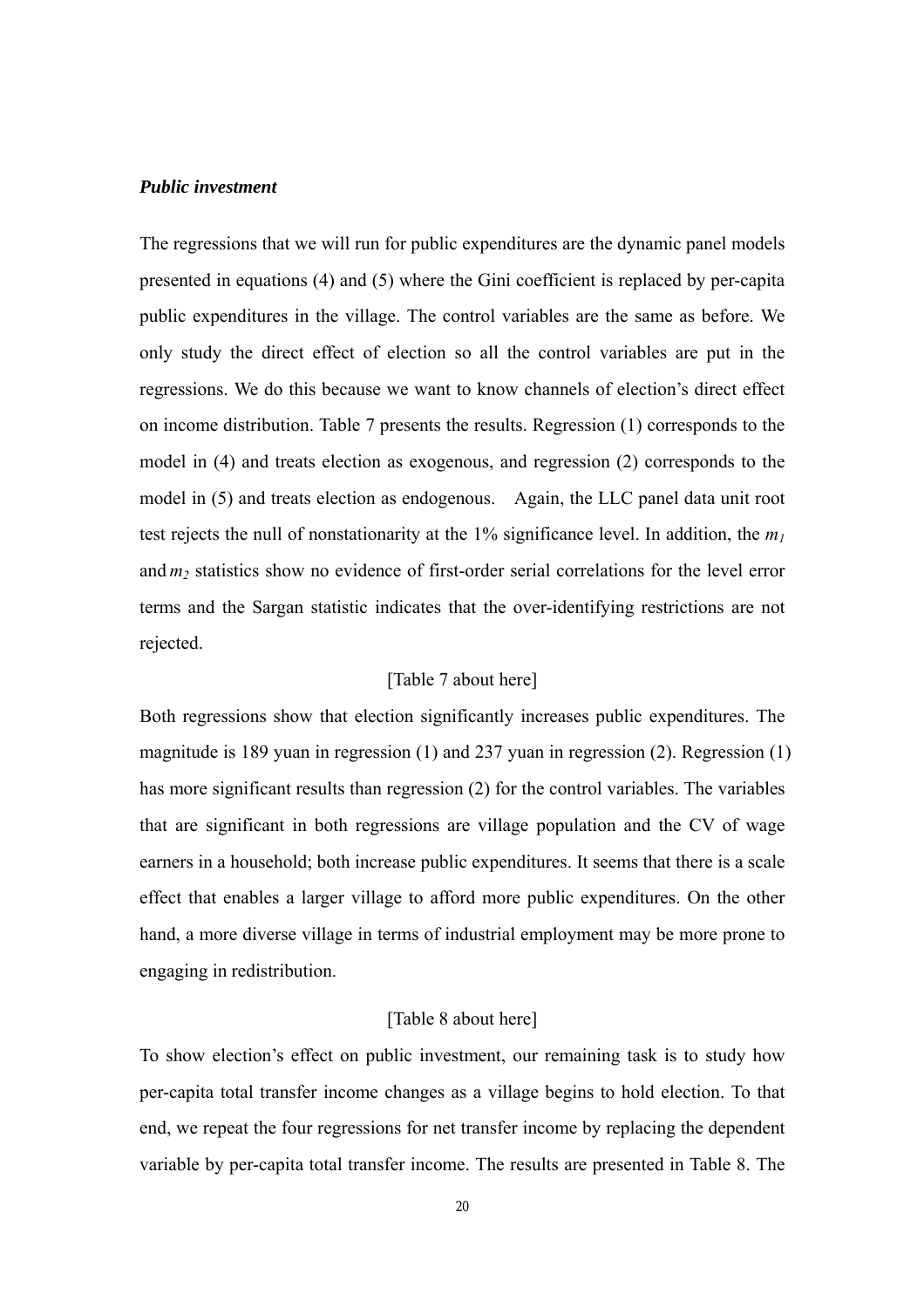three conditions for consistent GMM estimator are again satisfied. All the four regressions show that total transfer income is progressive in the sense that a richer household gets less transfer. Regressions (1) and (2) show that the effect of election is not significant although both regressions provide a negative estimate for it. Regressions (3) and (4) provide opposite estimates for the coefficient of the election dummy: it is significantly positive in regression (3) but significantly negative in regression (4). In addition, regression (4) reveals that the interaction term between election and net earned income is significantly positive. That is, election increases the amount of the transfer income received by the average household, and in the meantime reduces the progressiveness of the transfer. This seems to suggest that election leads to pro-rich redistribution policies. Our study of the net income transfer also provided weak evidence for such policies as election tends to reduce the progressiveness of net income transfer. This may be a peculiar result that is specific to rural China. There was a rather long history of egalitarian tradition in the Chinese village under the commune system and this tradition might have been carried over by unelected village leaders even after the commune system fell in the early 1980s. To the extent that election empowers the whole population, it thus can be seen as a correction to the long-lasting egalitarianism that election weakly reduces the progressiveness of income redistribution.

However, the increase of the average amount of income transfer is small, being only 5.72 yuan per-capita. Compared with election's positive effect on per-capita public expenditures, which is 189 to 237 yuan, this is a negligible effect. As a result, it is safe to conclude that election increases public investment.

# **6. Conclusions**

In this paper we use a unique panel data set to study the effect of grassroots democracy on income distribution. Using the dynamic panel model and accounting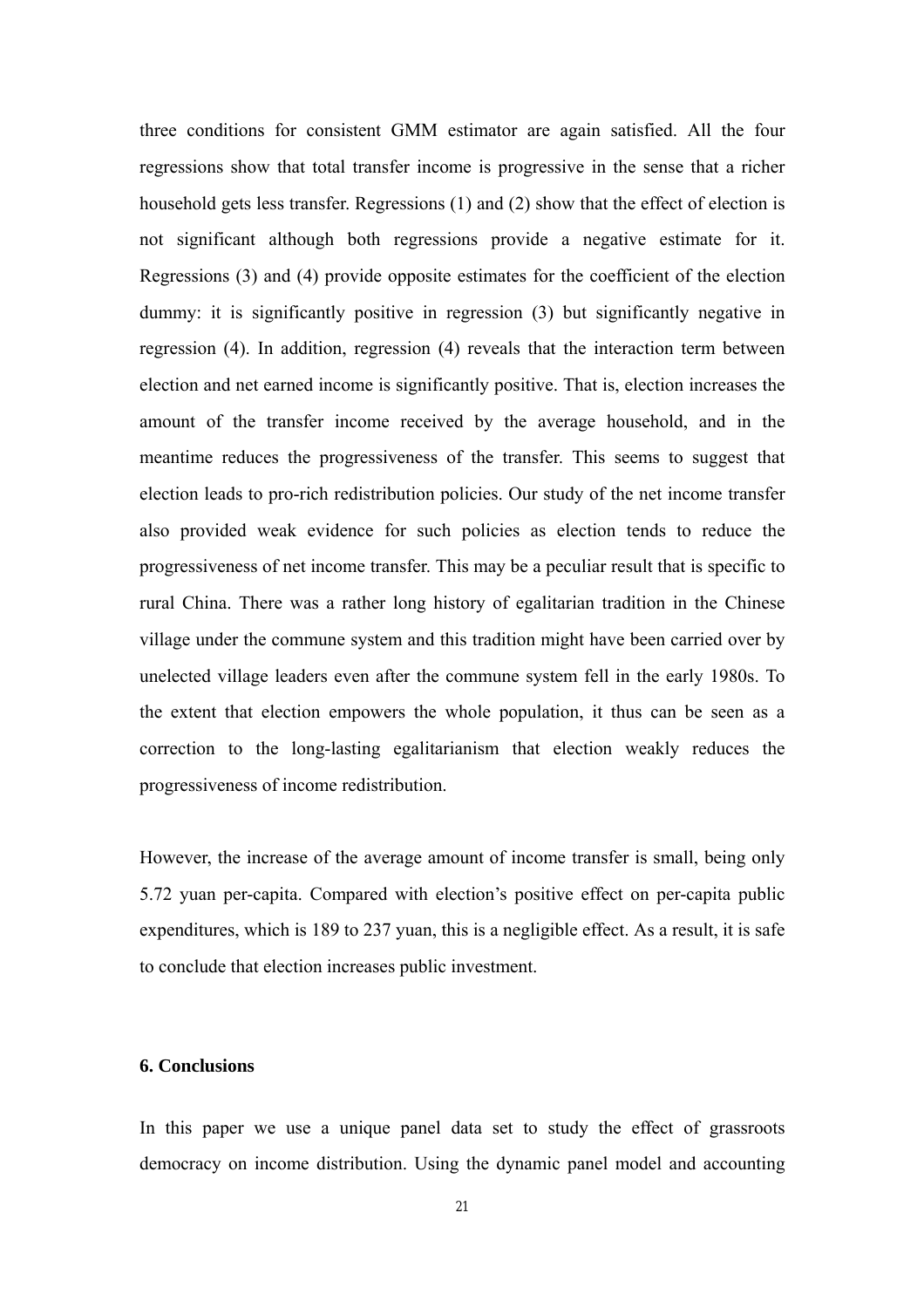for the endogeneity of the election, we have found that the direct effect of election is to reduce the Gini coefficient by 11.8% and its gross effect is to do so by 9.6%. The direct effect was obtained after we controlled a reasonable range of village characteristics that may have direct implications to village income distribution, so it is brought about either by more income redistribution or by more public investment. Further econometric analysis showed that election has not significantly changed the level of net transfer income received by the average household. In addition, election has significantly increased per-capita public expenditures, but only weakly increases per-capita total transfer income received by households. Therefore, the reduction of the Gini coefficient is not a result of pro-poor income redistribution, but instead a result of increased public investment. Since the level of public goods provision is generally low in rural China, it is reasonable to believe that poor households would benefit more from increased public investment because the rich can rely more on their own investment to generate income.<sup>9</sup>

Our work contributes to the analysis of decentralized governance in weakly institutionalized polities that by far the academia lacks sufficient understanding on (Daron Acemoglu, 2005). We show that grassroots democracy works to enhance local governance even in the highly centralized political system in China. The period covered by our study was one when income inequality in rural China rose up quickly, so our finding of the positive role of village election in lowering income inequality by way of more public investment is especially significant. Inside China, village election has been frequently criticized as an expensive yet ineffective device to strengthen the accountability of the village government. Our results provide strong evidence to disqualify such criticisms.

 $\overline{a}$ 

<sup>9</sup> One piece of evidence supporting this argument was provided by Xiaobo Zhang and Shenggen Fan (2004) who worked with provincial-level aggregate data and found that public investment enlarges income inequality in the richer east part of China whereas it reduces it in the much poorer west part.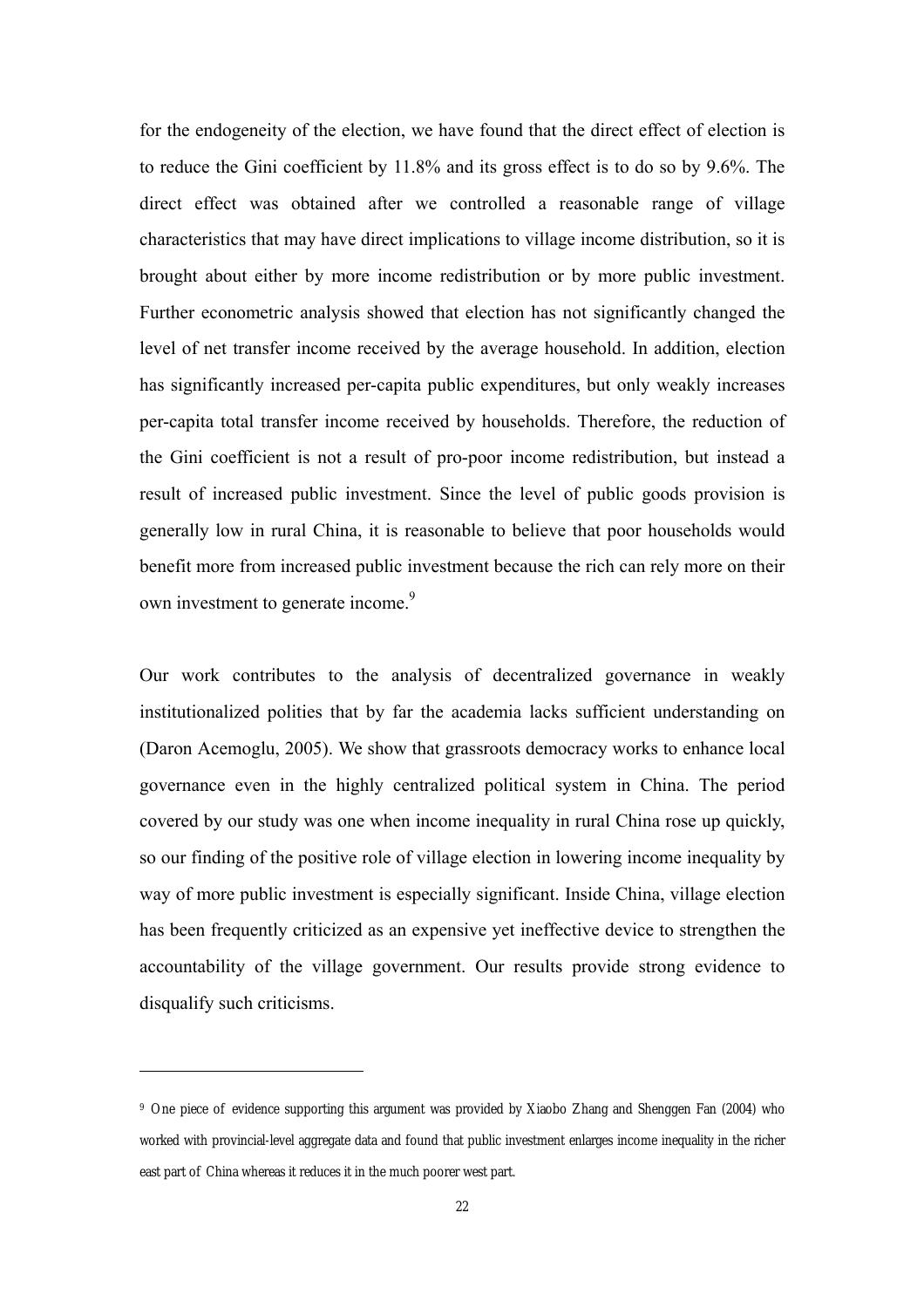# **References:**

- [1] Acemoglu, Daron. 2005. "Constitutions, Politics, and Economics: A Review Essay on Persson and Tabellini's *The Economic Effects of Constitutions*." *Journal of Economic Literature*, Vol. XLIII, Number 4: 1025-49.
- [2] Alesina, Alberto and Dani Rodrik. 1994. "Distributive Politics and Economic Growth." *Quarterly Journal of Economics*, Vol. 109, Number 2: 465-90.
- [3] Arellano, Manuel and Stephen Bond. 1991. "Some Tests of Specification for Panel Data: Monte Carlo Evidence and an Application to Employment Equations." *Review of Economics Studies*, 58, 277 – 297.
- [4] Bardhan, Pranab and Dilip Mookherjee. 2005. "Decentralizing Antipoverty Program Delivery in Developing Countries." *Journal of Public Economics*, Vol. 89, Issue 4: 675-704.
- [5] Benabou, Roland. 1996. "Inequality and Growth." NBER Working Paper 5658.
- [6] Benjamin, Dwayne, Loren Brandt, and John Giles. 2005. "The Evolution of Income Inequality in Rural China." *Economic Development and Cultural Change*, Vol. 53, Number 4: 769-824.
- [7] Michael Binder , Cheng Hsiao, and M Hashem Pesaran (2005), "Estimation and Inference in Short Panel Vector Autoregressions with Unit Root and Cointegration", *Econometric Theory*, Vol. 21, No. 4, pp795 – 837.
- [8] Blundell, Richard, Stephen Bond, and Frank Windmeijer (2000), " Estimation in Dynamic Panel Data Models: Improving on the Performance of the Standard GMM Estimators," working paper 00/12, the Institute for Fiscal Studies.
- [9] Bond, Stephen (2002), "Dynamic Panel Data Models: a Guide to Micro Data Methods and Practice", *Portuguese Economic Journal*, issue 1, p. 141-162.
- [10] Chattopadhyay, Raghabendra and Esther Duflo. 2004. "Women as Policy Makers: Evidence from a Randomized Policy Experiment in India." *Econometrica*, Vol. 72, Issue 5: 1409-1443.
- [11] Dong, Xiaoyuan. 1996. "Two-tier Land Tenure System and Sustained Economic Growth in Post-1978 Rural China." *World Development*, Vol. 24, Number 5: 915-928.
- [12] Foster, Andrew and Mark Rosenzwig. 2001. "Democratization, Decentralization and the Distribution of Local Public Goods in a Poor Rural Economy." Mimeo, Department of Economics, Brown University.
- [13] Gan, Li, Lixin Xu, and Yang Yao. 2005a. "Health Shocks, Village Governance, and Farmers' Long-term Income Capabilities: Evidence from Rural China." Memo, CCER, Peking University.
- [14] Gan, Li, Lixin Xu, and Yang Yao. 2005b. "Local Governance, Finance, and Consumption Smoothing." Memo, the World Bank Research Group.
- [15] Guo, Zhenglin and Thomas Bernstein, 2004. "The impact of elections on the village structure of power: the relations between the village committees and the party branches." *Journal of Contemporary China*, Vol. 13, Issue 39: 257-275.
- [16] Hsiao, Cheng, 2003. *Analysis of Panel Data*, Cambridge University Press.
- [17] Levin, Andrew, Chien-Fu Lin, and Chia-shang James Chu, " Panel Unit Root Tests: Asymptotics and Finite Sample Properties." *Journal of Econometrics*, Vol. 108, 1-24.
- [18] Liu, Shouying, Michael Carter and Yang Yao. 1998. "Dimensions and Diversity of Property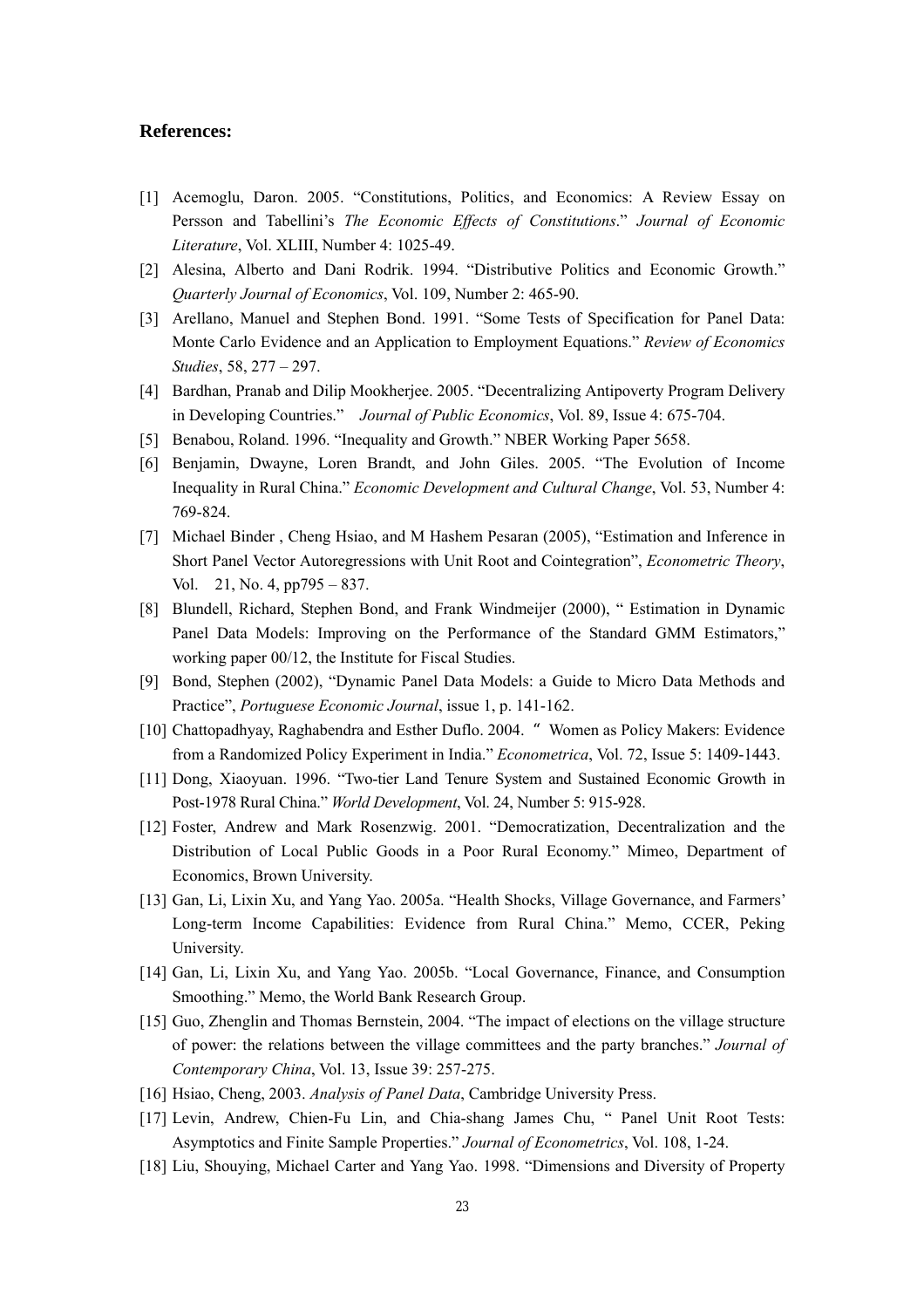Rights in Rural China: Dilemmas on the Road to Further Reform." *World Development*, Vol. 26, Number 10: 1789-1806.

- [19] Liu, Yigao, Xiaoyi Wang, and Yang Yao. 2001. *The Chinese Village: Inside and Out*. Shijiazhuang: Hebei Renmin Press.
- [20] Milanovic, Branko and Yvonne Ying. 2001. "Democracy and Income Inequality: An Empirical Analysis." World Bank Policy Research Working Paper Series 2561.
- [21] Ministry of Civil Affairs. 1998. "1997 Civil Affairs Statistical Report." http://www.mca.gov.cn.
- [22] Oi, Jean and Scott Rozelle. 2000. "Elections and Power: The Locus of Decision-Making in Chinese Villages." *China Quarterly*, Issue 162: 513-39.
- [23] Riskin, Carl, Renwei Zhao, and Shi Li. 2002. *China's Retreat from Equality*. Ann Arbor: The University of Michigan Press.
- [24] Windmeijer, F. 2005. "A Finite Sample Correction for the Variance of Linear Efficient Two-step GMM Estimators." *Journal of Econometrics*, Vol.126, 25-51.
- [25] Zhang, Xiaobo, Shenggen Fan. 2004. "Public Investment and Regional Inequality in Rural China", *Agricultural Economics*, Vol. 30, Issue 1: 89-100.
- [26] Zhang, Xiaobo, Shenggen Fan, Linxiu Zhang, and Jikun Huang. 2004. "Local Governance and Public Goods Provision in Rural China." *Journal of Public Economics*, Vol. 88, Number 12: 2857-2871.
- [27] Zhong, Yang and Jie Chen. 2002. "To Vote or Not to Vote: An Analysis of Peasants' Participation in Chinese Village Elections*.*" *Comparative Political Studies*, Vol. 35, Issue 6: 686-712.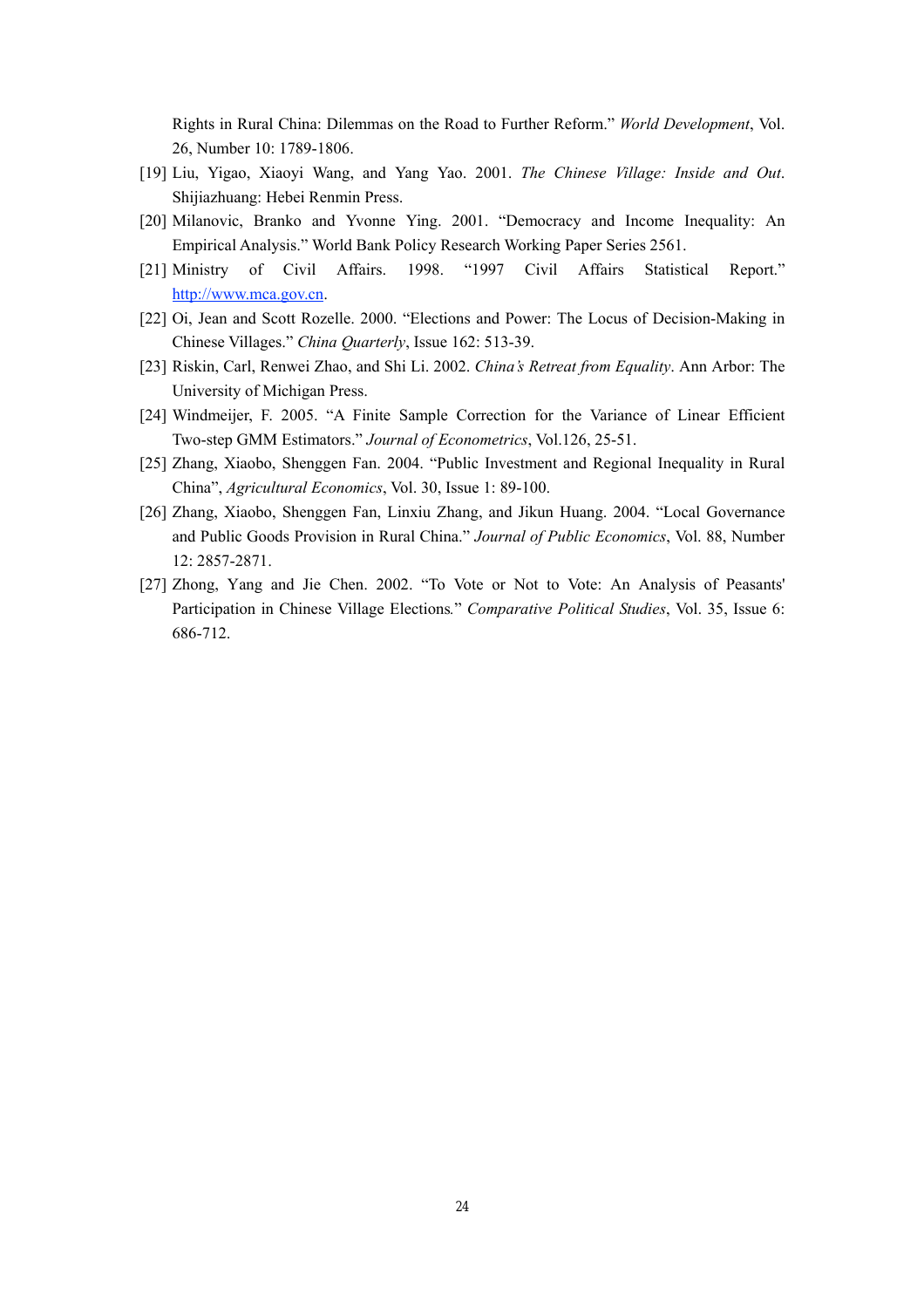|                                  | Guangdong | Hunan | Zhejiang | Henan | Sichuan | Gansu | Shanxi | Jilin |
|----------------------------------|-----------|-------|----------|-------|---------|-------|--------|-------|
| Year adopting<br><b>OLVC</b>     | 1998      | 1989  | 1988     | 1992  | 1991    | 1989  | 1991   | 1991  |
| Median year of<br>first election | 1999      | 1988  | 1989     | 1991  | 1989    | 1995  | 1993   | 1989  |
| St. dev. of year<br>of election  | 0.5       | 1.7   | 3.9      | 4.6   | 1.7     | 6.8   | 4.6    | 2.7   |

Table 1. Adoption of the OLVC in sample provinces

Source: survey data.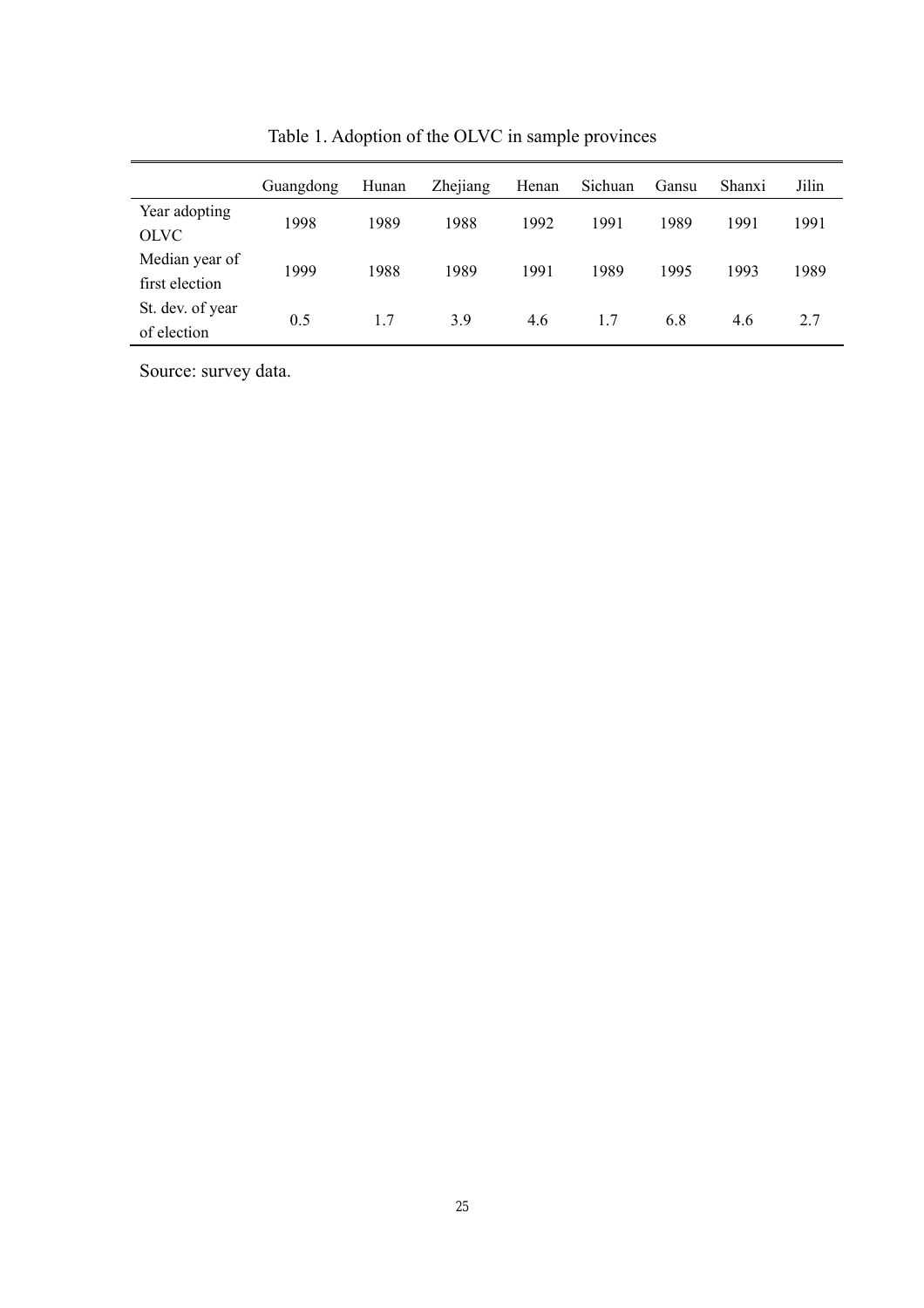| Variable                                             | Mean  | Std. Dev. | Min       | Max     |
|------------------------------------------------------|-------|-----------|-----------|---------|
| <b>1987-2002 village variables</b> (# of obs.=723)   |       |           |           |         |
| Gini coefficient                                     | 0.28  | 0.08      | 0.09      | 0.69    |
| Election dummy                                       | 0.71  | 0.45      | 0.00      | 1.00    |
| Per-capita net income (1,000 yuan)                   | 6.92  | 13.58     | 0.37      | 119.78  |
| Village population (logarithm)                       | 7.06  | 0.70      | 5.46      | 8.57    |
| CV of household size                                 | 0.34  | 0.08      | 0.12      | 0.79    |
| CV of household adults' average education            | 0.35  | 0.11      | 0.04      | 1.00    |
| CV of per-capita household landholding               | 0.58  | 0.71      | 0.04      | 5.57    |
| CV of wage earners in household                      | 2.07  | 1.46      | 0.00      | 5.57    |
| <b>1986-2002 village variables</b> (# of obs.=789)   |       |           |           |         |
| public<br>expenditures<br>Per-capita<br>(1,000)      | 0.39  | 2.98      | 0.00      | 82.07   |
| 1987-2002 household variables (# of obs.= $16,095$ ) |       |           |           |         |
| Per-capita net transfer income (yuan)                | 65.85 | 291.54    | $-349.92$ | 2443.95 |
| Per-capita transfer income (yuan)                    | 98.37 | 288.16    | 0.00      | 2519.29 |
| Per-capita net earned income (1,000 yuan)            | 2.37  | 2.53      | $-12.10$  | 113.32  |
| Per-capita landholding (mu)                          | 1.35  | 1.89      | 0.00      | 24.00   |
| Average age                                          | 31.70 | 9.60      | 8.20      | 82.50   |
| Male ratio                                           | 0.55  | 0.21      | 0.00      | 1.00    |
| Average education of adults (year)                   | 5.20  | 1.87      | 0.00      | 12.00   |

# Table 2. Summary statistics for variables

Notes: All financial data are measured in 2002 yuan using the rural CPI published by *China Statistical Yearbook* as the deflator. Net income is household income net of operational cost, taxes, and fees, plus transfer income. Taxes are income handed over to higher-level governments above the village. Fees are collected to finance the operation of the village government and village public good provision. The exchange rate between yuan and US dollar is 8.11 yuan to 1 dollar as of the end of 2005. One mu is one fifteenth of a hectare.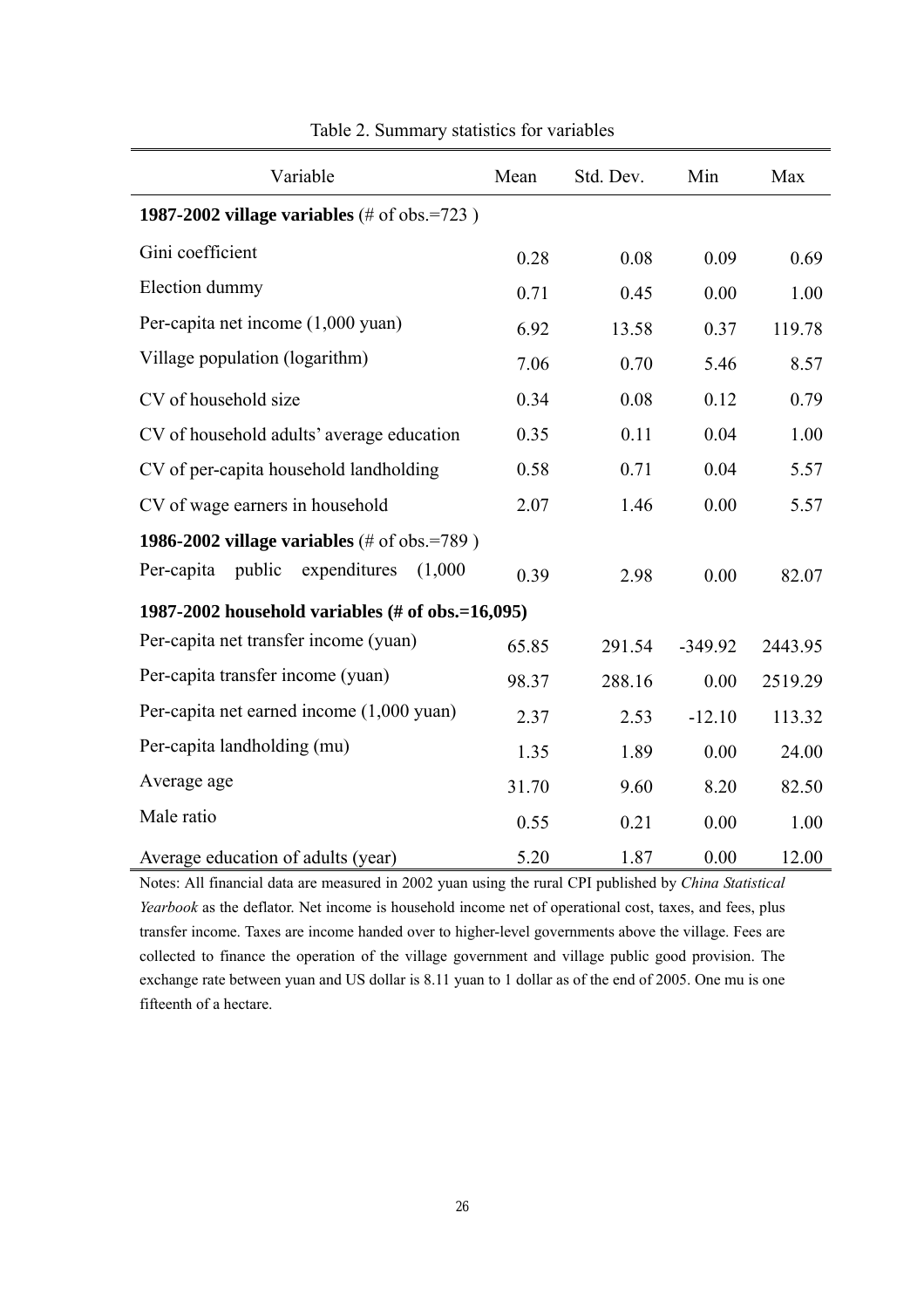|                               | Election exogenous |            | Election endogenous <sup>b</sup> |             |
|-------------------------------|--------------------|------------|----------------------------------|-------------|
|                               | (1)                | (2)        | (3)                              | (4)         |
| Village election              | $-0.016***$        | $-0.004$   | $-0.088***$                      | $-0.077***$ |
|                               | (0.006)            | (0.006)    | (0.019)                          | (0.021)     |
| Per-capita net income         |                    | $0.002**$  |                                  | 0.001       |
| $(1,000 \text{ yuan})$        |                    | (0.001)    |                                  | (0.001)     |
| Per-capita net income squared |                    | $-0.000**$ |                                  | $-0.000$    |
|                               |                    | (0.000)    |                                  | (0.000)     |
| Log village population        |                    | $0.042**$  |                                  | $0.043**$   |
|                               |                    | (0.020)    |                                  | (0.022)     |
| CV of household size          |                    | $0.131***$ |                                  | $0.104***$  |
|                               |                    | (0.033)    |                                  | (0.038)     |
| CV of average edu.            |                    | $-0.006$   |                                  | $-0.043$    |
| of household adults           |                    | (0.034)    |                                  | (0.039)     |
| CV of per-capita              |                    | $-0.001$   |                                  | 0.004       |
| household landholding         |                    | (0.005)    |                                  | (0.006)     |
| CV of household wage earners  |                    | $0.014***$ |                                  | $0.009***$  |
|                               |                    | (0.002)    |                                  | (0.003)     |
| Constant                      | $0.266***$         | $-0.091$   | $0.283***$                       | $-0.064$    |
|                               | (0.007)            | (0.138)    | (0.009)                          | (0.154)     |
| Adjusted $R^2$                | 0.662              | 0.704      | 0.663                            | 0.709       |

Table 3. Election's impacts on income inequality: static models <sup>a</sup>

Notes:

a. The dependent variable is the Gini coefficient. The number of observation is 723. Regressions (1) and (2) treat election as exogenous and are estimated by the standard two-way fixed-effect panel method. Regressions (3) and (4) treat election as endogenous and are estimated by the two-stage fixed-effect panel method. Figures in parentheses are standard errors.

b. The timing of a province's adoption of the election law and its interactive terms with the number of surnames and the percentage of population of the largest surname in a village are used as the instruments for village election.

\*, \*\*, and \*\*\* indicate the 10%, 5%, and 1% significance level, respectively.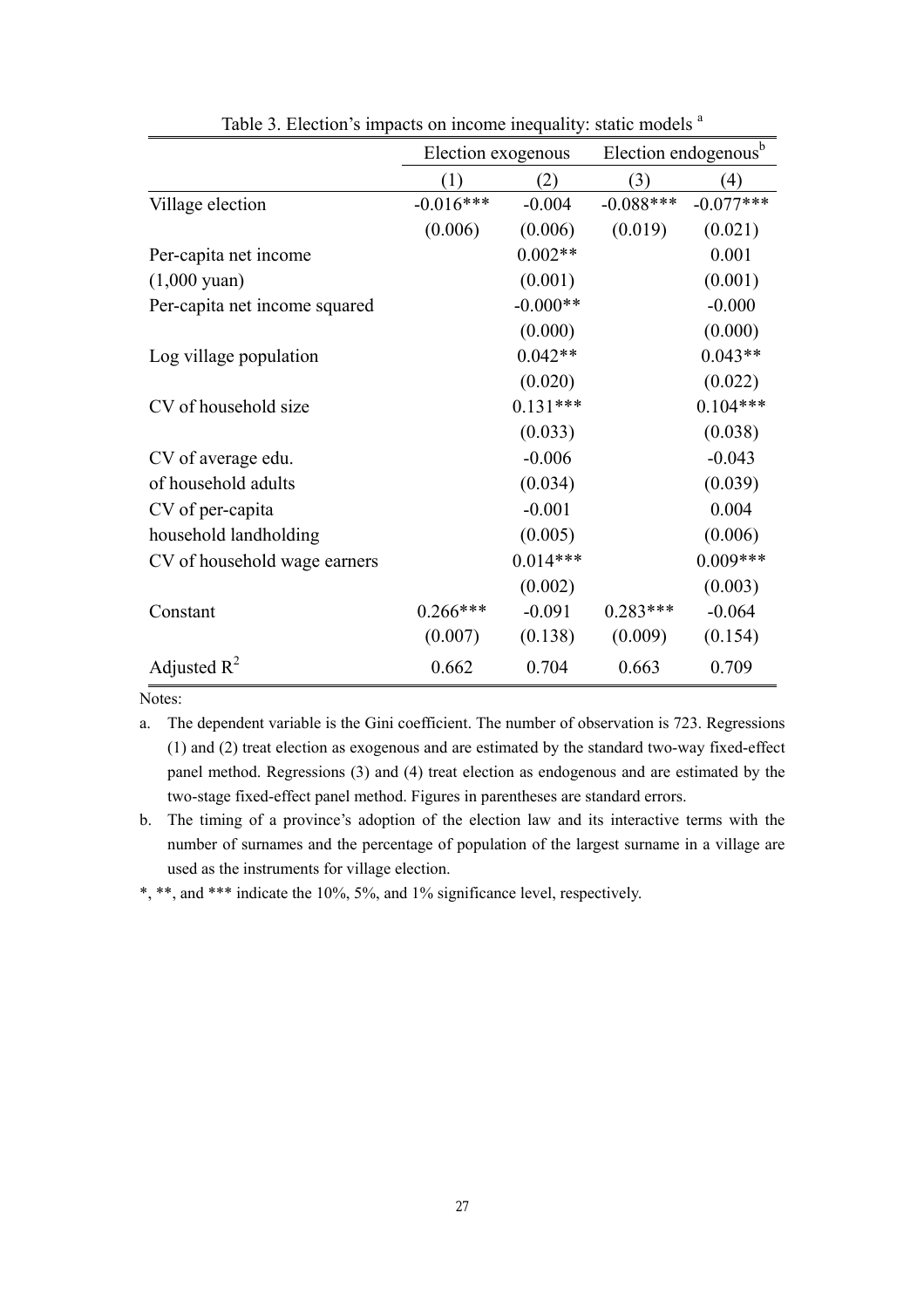| Chosen determinities lag Coefficient t-value t-star |                             |         |                 |                        | P > t |
|-----------------------------------------------------|-----------------------------|---------|-----------------|------------------------|-------|
|                                                     | 2)                          | (3)     | (4)             | (5)                    | (6)   |
| Constant                                            |                             | $-0.41$ |                 | $-12.86$ $-6.35$ 0.000 |       |
| Constant                                            | $\mathcal{D}_{\mathcal{L}}$ | $-0.41$ | $-12.86 - 6.89$ |                        | 0.000 |
| constant and trend                                  |                             | $-0.64$ |                 | $-17.22 - 8.008$ 0.000 |       |
| constant and trend                                  | $\mathcal{D}$               | $-0.64$ |                 | $-1722 - 866 0000$     |       |

Table 4. Panel data unit-root tests for the Gini series

 Notes: Column (1) allows different specifications of the deterministic terms, column (2) allows different lag orders used in the LLC test, column (3) gives the estimated coefficients, column (4) gives the usual t-values, and columns (5) and (6) provide the t-star statistics for inference and their p-values.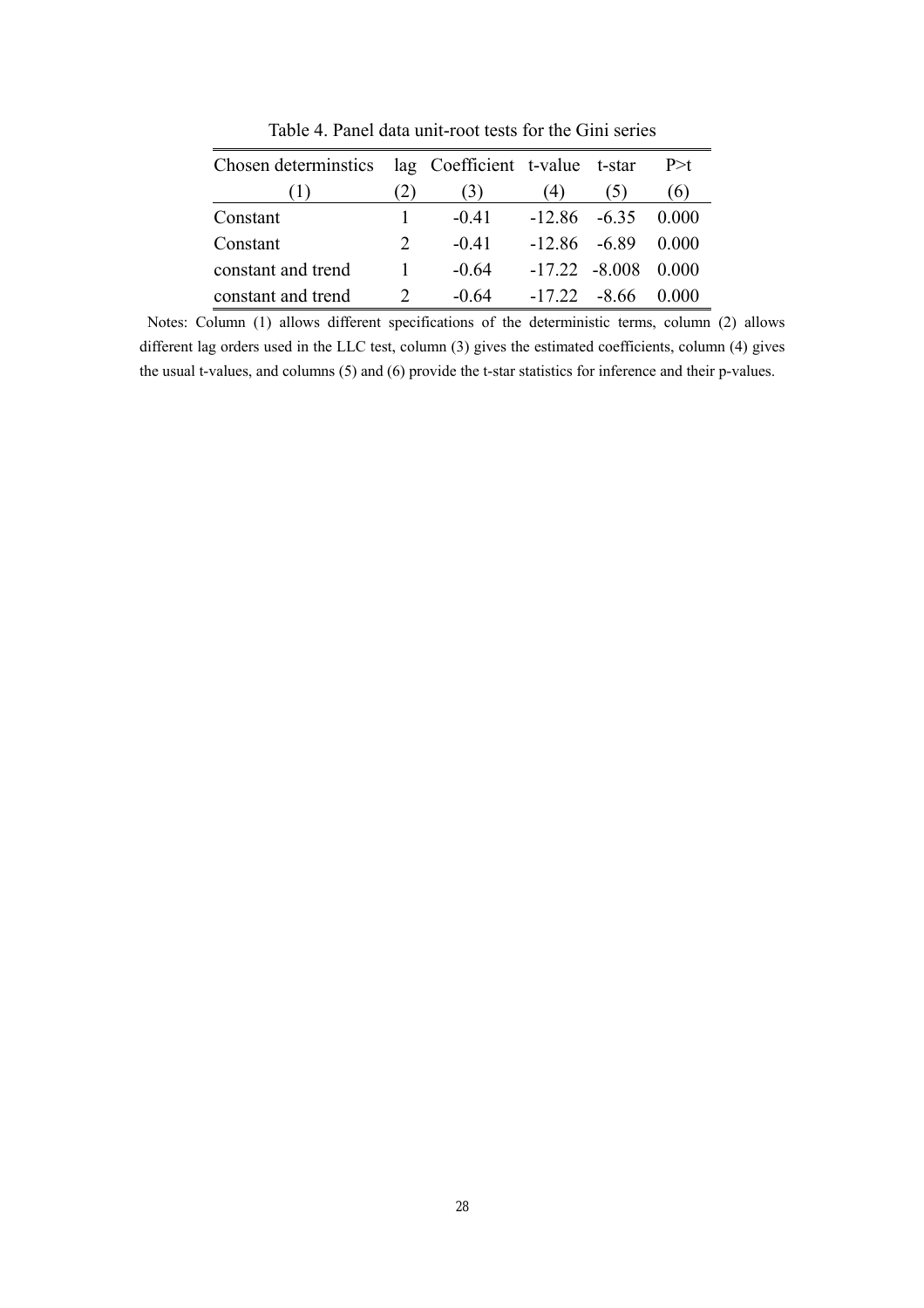|                               |            | Election exogenous |            | Election endogenous <sup>b</sup> |
|-------------------------------|------------|--------------------|------------|----------------------------------|
|                               | (1)        | (2)                | (3)        | (4)                              |
| Lagged Gini                   | $0.499***$ | $0.299***$         | $0.403***$ | $0.368**$                        |
|                               | (0.063)    | (0.096)            | (0.129)    | (0.145)                          |
| Village election              | $-0.002$   | $0.006*$           | $-0.027**$ | $-0.033*$                        |
|                               | (0.002)    | (0.003)            | (0.013)    | (0.019)                          |
| Per-capita net income         |            | $0.002*$           |            | 0.002                            |
| $(1,000 \text{ yuan})$        |            | (0.001)            |            | (0.001)                          |
| Per-capita net income squared |            | $-0.00001**$       |            | $-0.00002**$                     |
|                               |            | (0.000)            |            | (0.000)                          |
| Log village population        |            | 0.034              |            | $-0.024$                         |
|                               |            | (0.025)            |            | (0.044)                          |
| CV of household size          |            | $0.069***$         |            | $0.240*$                         |
|                               |            | (0.026)            |            | (0.134)                          |
| CV of average edu.            |            | 0.013              |            | $-0.041$                         |
| of household adults           |            | (0.054)            |            | (0.130)                          |
| CV of per-capita              |            | 0.006              |            | 0.004                            |
| household landholding         |            | (0.019)            |            | (0.023)                          |
| CV of household wage earners  |            | $0.006***$         |            | $0.008***$                       |
|                               |            | (0.002)            |            | (0.002)                          |
| Constant                      | $-0.000$   | $0.002**$          | 0.001      | $0.004**$                        |
|                               | (0.001)    | (0.001)            | (0.001)    | (0.002)                          |
| m1 <sup>c</sup>               | $-3.96$    | $-3.39$            | $-3.26$    | $-2.47$                          |
| $m2^c$                        | 0.75       | 0.71               | 0.76       | 0.03                             |
| Sargan $(P-value)^d$          | 1.000      | 1.000              | 1.000      | 1.000                            |

Table 5. Election's impacts on income inequality: dynamic models <sup>a</sup>

Notes:

- a. The dependent variable is the Gini coefficient. The number of observations is 619. All results are estimated using the two-step GMM method proposed by Arellano and Bond (1998), and Bond (2002). Year dummies are included in all models. Regressions (1) and (2) treat election exogenous and regressions (3) and (4) treat it endogenous. Figures in parentheses are robust standard errors.
- b. The timing of a province's adoption of the election law and its interactive terms with the number of surnames and the percentage of population of the largest surname in a village are used as additional instruments for village election.
- c. m1 and m2 are test statistics for the first-order and second-order serial correlation of the first-differenced residuals, asymptotically distributed N(0,1).
- d. Sargan is a test of the over-identifying restrictions for the GMM estimators, asymptotically chi-squared distributed. P-value is reported. This test uses the minimized value of the corresponding two-step GMM estimators.
- \*, \*\*, and \*\*\* indicate the 10%, 5%, and 1% significance level, respectively.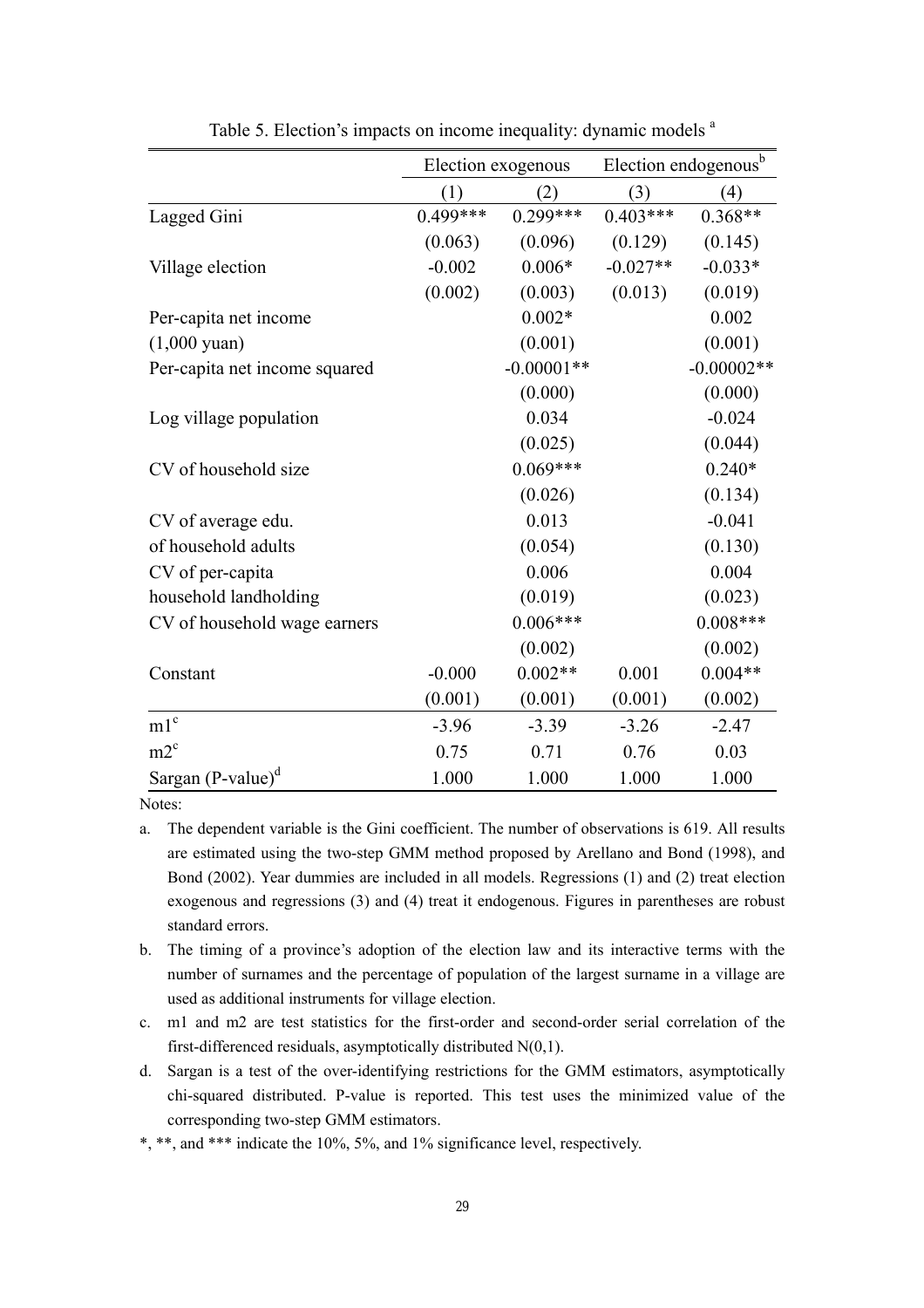|                             | Election exogenous |            |             | Election endogenous |
|-----------------------------|--------------------|------------|-------------|---------------------|
|                             | (1)                | (2)        | (3)         | (4)                 |
| lagged net transfer         | $0.443***$         | $0.439***$ | $0.425***$  | $0.422***$          |
|                             | (0.007)            | (0.008)    | (0.001)     | (0.002)             |
| Election                    | $-15.666$ ***      | $-9.152$   | 2.689       | $-4.455$            |
|                             | (5.599)            | (7.909)    | (2.312)     | (3.676)             |
| Per-capita net earned       | $-7.513***$        | $-4.436**$ | $-7.571***$ | $-9.341***$         |
| Income $(1,000$ yuan)       | (1.019)            | (2.037)    | (0.175)     | (0.740)             |
| Election×per-capita         |                    | $-1.835$   |             | 2.337***            |
| net earned income           |                    | (2.210)    |             | (0.864)             |
| Per-capita land (mu)        | $-1.621$           | $-2.502$   | $-6.862***$ | $-7.462***$         |
|                             | (2.011)            | (2.001)    | (1.445)     | (1.433)             |
| Average age                 | $-2.808*$          | $-2.834*$  | $1.704***$  | $-0.611$            |
|                             | (1.519)            | (1.526)    | (0.647)     | (0.889)             |
| Male ratio                  | $-10.160$          | $-12.543$  | 7.327       | $-4.248$            |
|                             | (13.464)           | (13.550)   | (4.871)     | (5.686)             |
| Average education           | 9.847**            | 9.789**    | $-8.379***$ | $-4.696**$          |
| of adults (years in school) | (4.950)            | (4.972)    | (2.072)     | (2.241)             |
| Constant                    | 42.540***          | 42.262***  | 42.231***   | 41.502***           |
|                             | (9.997)            | (9.861)    | (9.932)     | (9.761)             |
| m1                          | $-6.74$            | $-6.69$    | $-6.70$     | $-6.69$             |
| m2                          | $-0.93$            | $-0.94$    | $-0.69$     | $-0.70$             |
| Sargan (P-value)            | 1.000              | 0.9430     | 1.000       | 0.9324              |

Table 6. Effects of election on net transfer income received by households

Notes: The dependent variable is per-capita net transfer income received by a household measured in 2002 yuan. Total number of observations is 13,237. All results are estimated using the two-step GMM method proposed by Arellano and Bond (1998), and Bond (2002). Year dummies are included in all models. Models (1) and (2) are estimated treating election as exogenous, and models (3) and (4) are estimated treating election as endogenous, using the timing of a province's adoption of the election law and its interactive terms with the number of surnames in a village and the percentage of population of the largest surnames as the instruments. Robust standard errors are in parentheses. \*, \*\*, and \*\*\* indicate the 10%, 5%, and 1% significance level, respectively.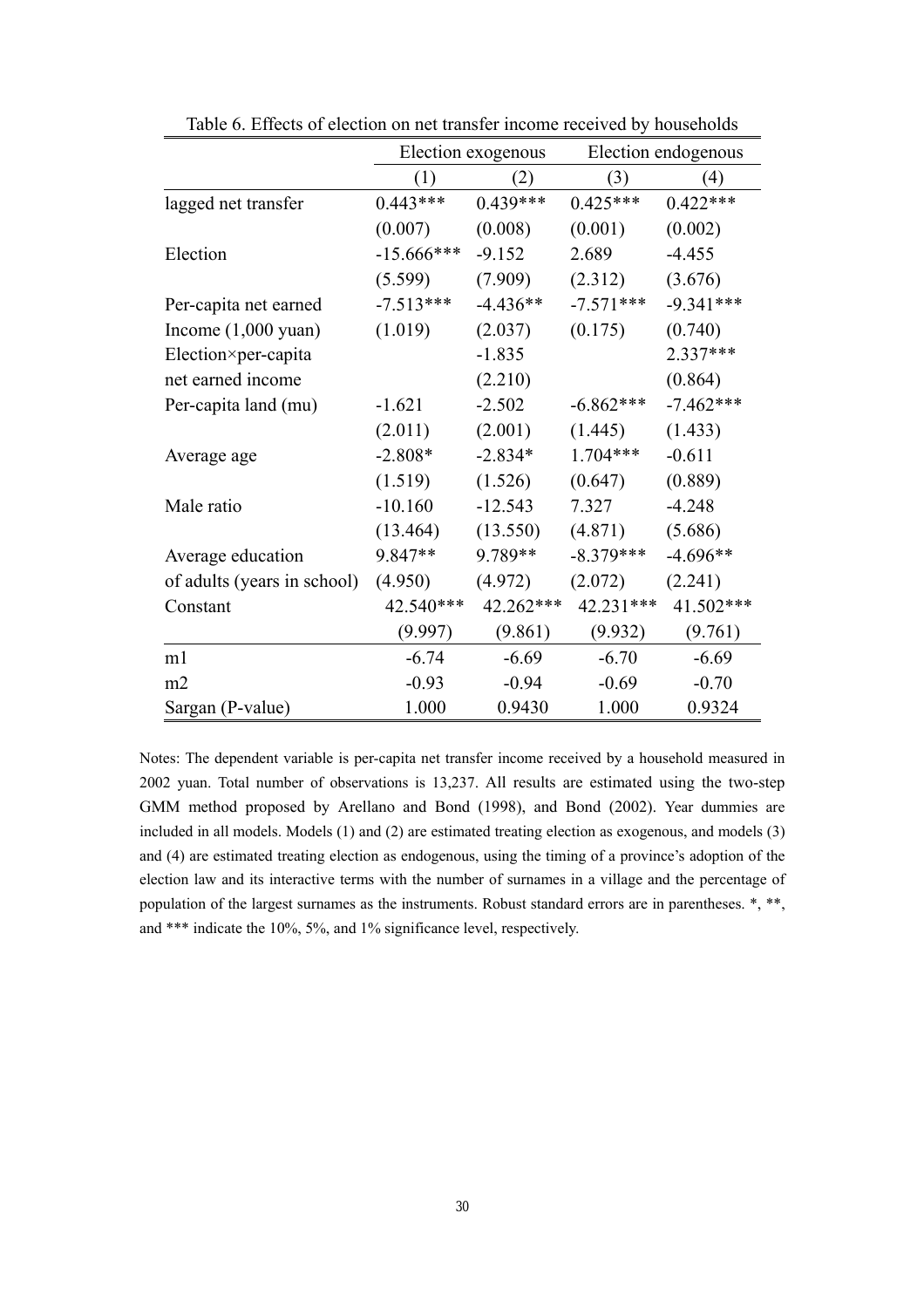|                        | (1)           | (2)           |
|------------------------|---------------|---------------|
| lagged public          | $0.248***$    | $0.204***$    |
| expenditure            | (0.006)       | (0.041)       |
| election               | $0.189***$    | $0.237**$     |
|                        | (0.028)       | (0.104)       |
| per-capita net income  | $0.042***$    | $0.041***$    |
| $(1,000 \text{ yuan})$ | (0.004)       | (0.008)       |
| per-capita income      | $-0.0003$ *** | $-0.0003$ *** |
| squared                | (0.000)       | (0.000)       |
| Log village population | $0.638***$    | $1.525***$    |
|                        | (0.109)       | (0.306)       |
| CV of household size   | $-0.300***$   | $-0.408$      |
|                        | (0.096)       | (0.548)       |
| CV of average edu.     | $0.502**$     | $-0.288$      |
| of household adults    | (0.217)       | (0.703)       |
| CV of per-capita       | $-0.102***$   | 0.035         |
| household landholding  | (0.026)       | (0.078)       |
| CV of household        | $0.084***$    | $0.045**$     |
| wage earners           | (0.011)       | (0.022)       |
| Constant               | $-0.004$      | $-0.017**$    |
|                        | (0.003)       | (0.008)       |
| m1                     | $-1.51$       | $-1.41$       |
| m <sub>2</sub>         | 0.27          | 0.20          |
| Sargan                 | 1.000         | 1.000         |

Table 7. Effects of election on per-capita public expenditures

Notes: The dependent variable is per-capita public expenditures (1,000 yuan) in 2002 yuan. Total number of observations is 743. Regression (1) treats election as exogenous and regression (2) treats it as endogenous. The instruments are the timing of a province's adoption of the election law and its interactive terms with the number of surnames in a village and the percentage of population of the largest surnames as the instruments. Year dummies are included in all models. All results are estimated using the two-step GMM method proposed by Arellano and Bond (1998), and Bond (2002). Robust standard errors are in parentheses. \*, \*\*, and \*\*\* indicate the 10%, 5%, and 1% significance level, respectively.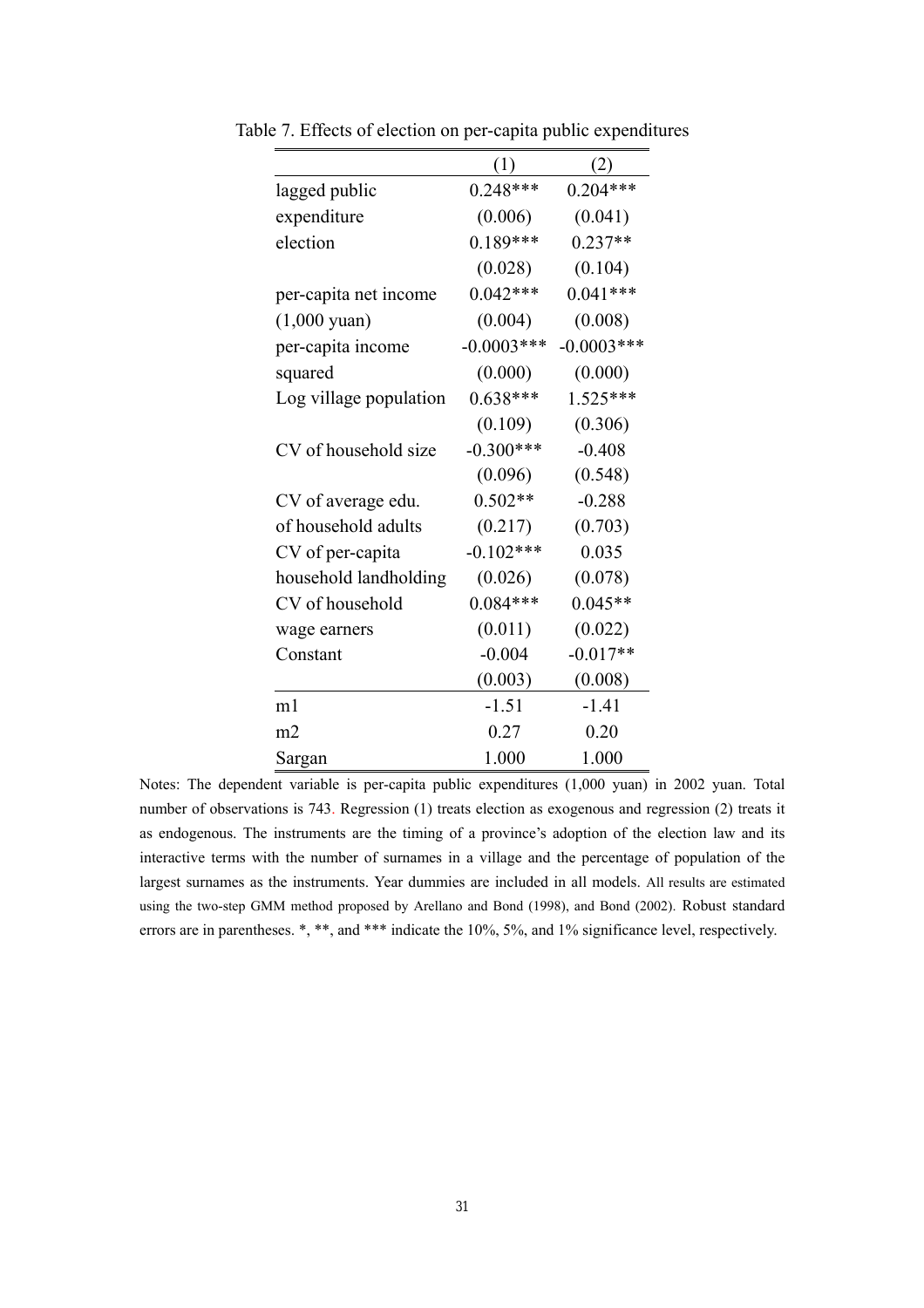|                               |             | Election exogenous |             | Election endogenous |  |  |
|-------------------------------|-------------|--------------------|-------------|---------------------|--|--|
|                               | (1)         | (2)                | (3)         | (4)                 |  |  |
| Lagged transfer               | $0.410***$  | $0.410***$         | $0.405***$  | $0.402***$          |  |  |
|                               | (0.005)     | (0.005)            | (0.001)     | (0.002)             |  |  |
| Election                      | $-7.959$    | $-8.025$           | $5.717***$  | $-10.727***$        |  |  |
|                               | (5.215)     | (7.202)            | (2.001)     | (2.745)             |  |  |
| Per-capita net earned         | $-7.464***$ | $-5.236***$        | $-7.153***$ | $-10.761***$        |  |  |
| Income $(1,000 \text{ yuan})$ | (0.976)     | (2.006)            | (0.043)     | (0.663)             |  |  |
| Election $\times$ Per-capita  |             | $-0.318$           |             | 4.773***            |  |  |
| net earned income             |             | (2.138)            |             | (0.764)             |  |  |
| Per-capita land (mu)          | 4.437**     | 4.025**            | 0.017       | $-0.304$            |  |  |
|                               | (1.800)     | (1.777)            | (1.054)     | (1.029)             |  |  |
| Average age                   | $-1.026$    | $-0.907$           | $1.566***$  | $-0.549$            |  |  |
|                               | (1.385)     | (1.412)            | (0.412)     | (0.785)             |  |  |
| Male ratio                    | $-25.044*$  | $-29.066**$        | $-1.317$    | $-11.136**$         |  |  |
|                               | (12.800)    | (12.867)           | (3.943)     | (4.352)             |  |  |
| Average education             | $-0.291$    | 0.069              | $-7.827***$ | $-3.691$            |  |  |
| of adults                     | (4.563)     | (4.628)            | (2.201)     | (2.502)             |  |  |
| Constant                      | 2.148**     | 1.984*             | $-1.315***$ | 0.477               |  |  |
|                               | (1.087)     | (1.110)            | (0.454)     | (0.616)             |  |  |
| m1                            | $-6.40$     | $-6.36$            | $-6.47$     | $-6.36$             |  |  |
| m2                            | $-1.30$     | $-1.30$            | $-1.02$     | $-1.03$             |  |  |
| Sargan (p-value)              | 1.000       | 1.000              | 1.000       | 1.000               |  |  |

Table 8. Effects of election on per-capita total transfer income received by households

Notes: The dependent variable is per-capita total transfer income received by a household in 2002 yuan. Total number of observations is 13,349. Year dummies are included in all models. Robust standard errors are in parentheses. Models (1) and (2) are estimated treating election as exogenous, and models (3) and (4) are estimated treating election as endogenous, using the timing of a province's adoption of the election law and its interactive terms with the number of surnames in a village and the percentage of population of the largest surnames as the instruments. All results are estimated using the two-step GMM method proposed by Arellano and Bond (1998), and Bond (2002).  $*, **$ , and  $***$  indicate the 10%, 5%, and 1% significance level, respectively.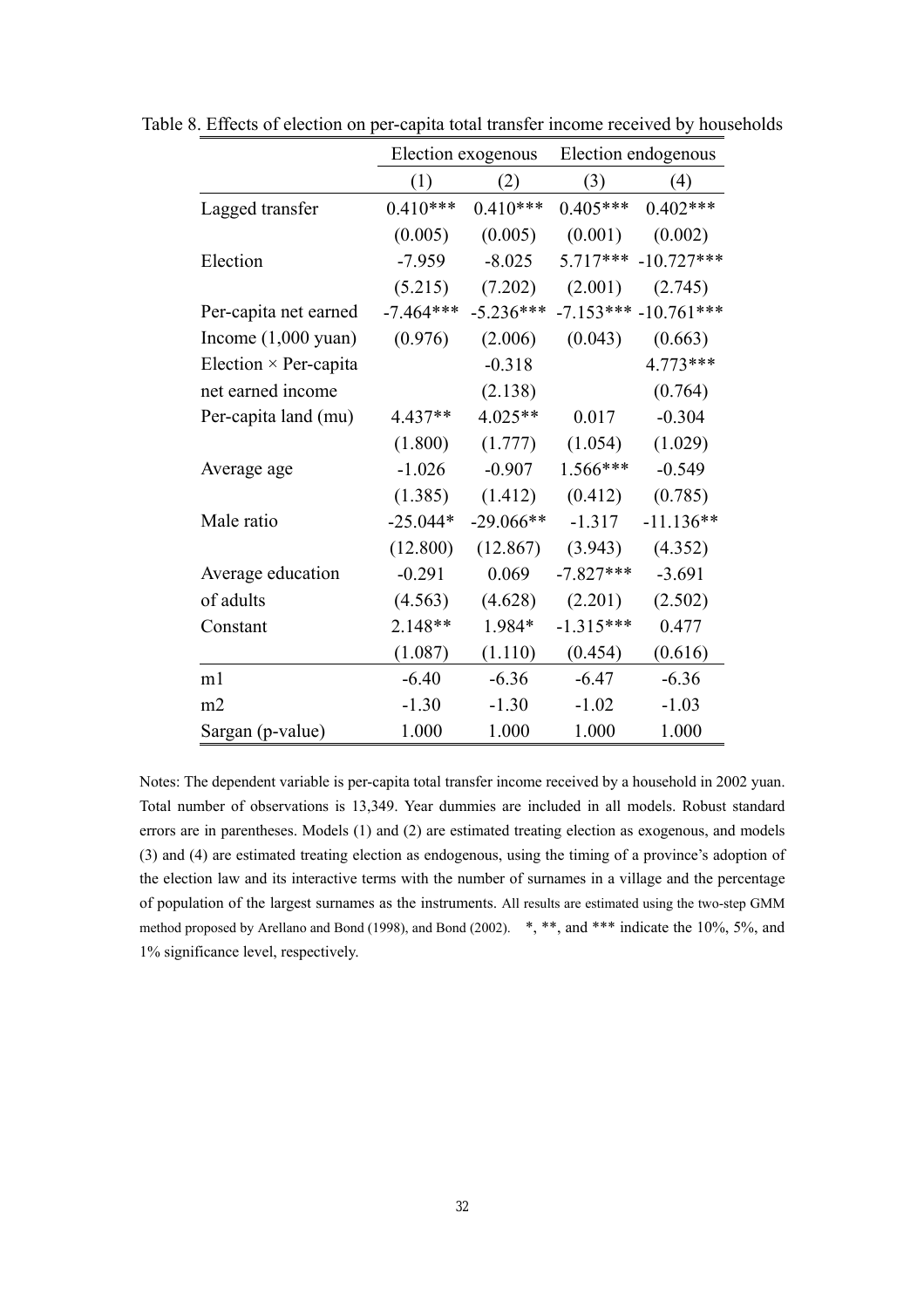

Figure 1. Introduction of village election in the sample villages

Figure 2. Trend of the Gini coefficient in the sample villages: 1987 – 2002